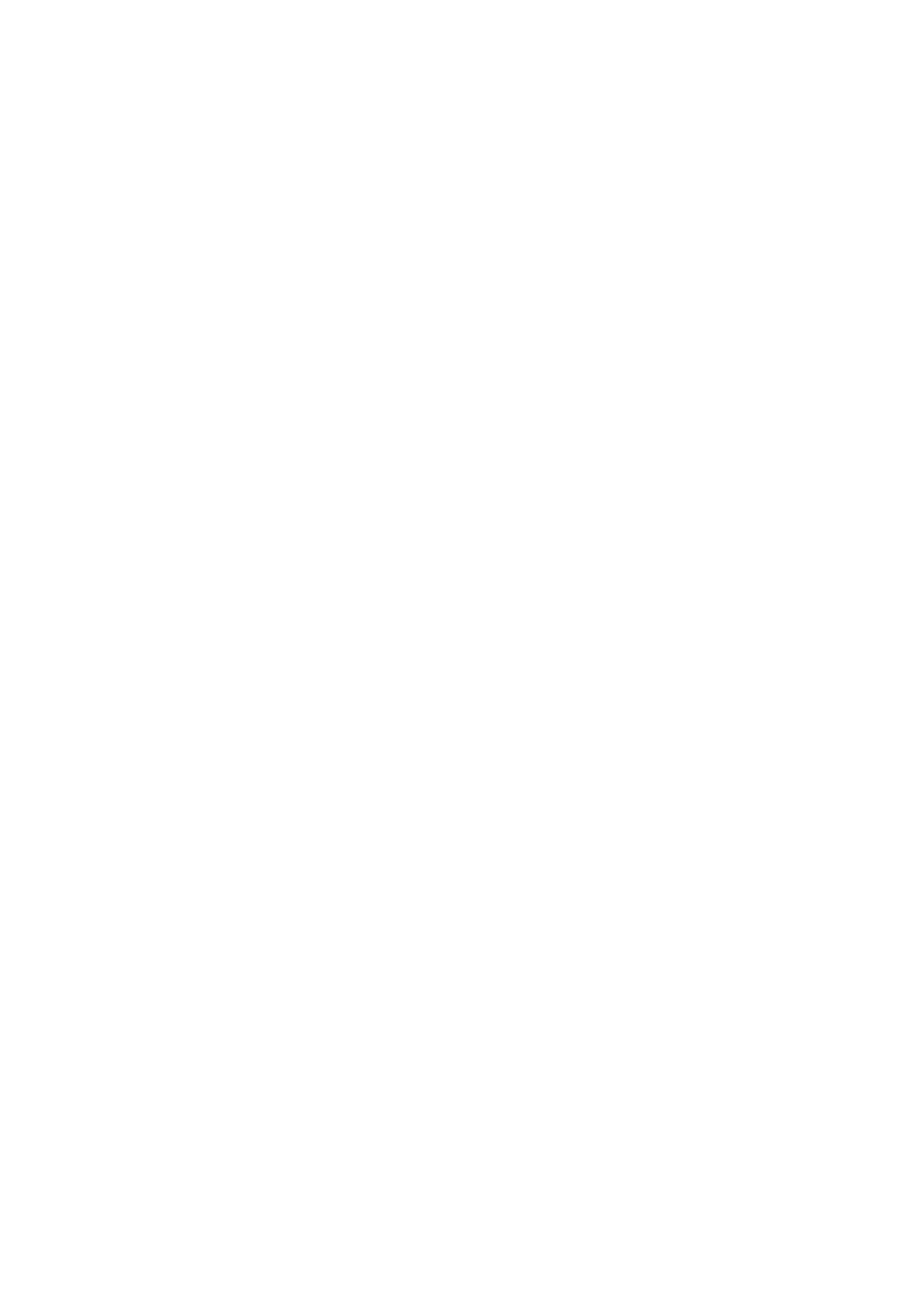# Audiovisual Posthumanism

Edited by Evi D. Sampanikou

Cambridge Scholars Publishing

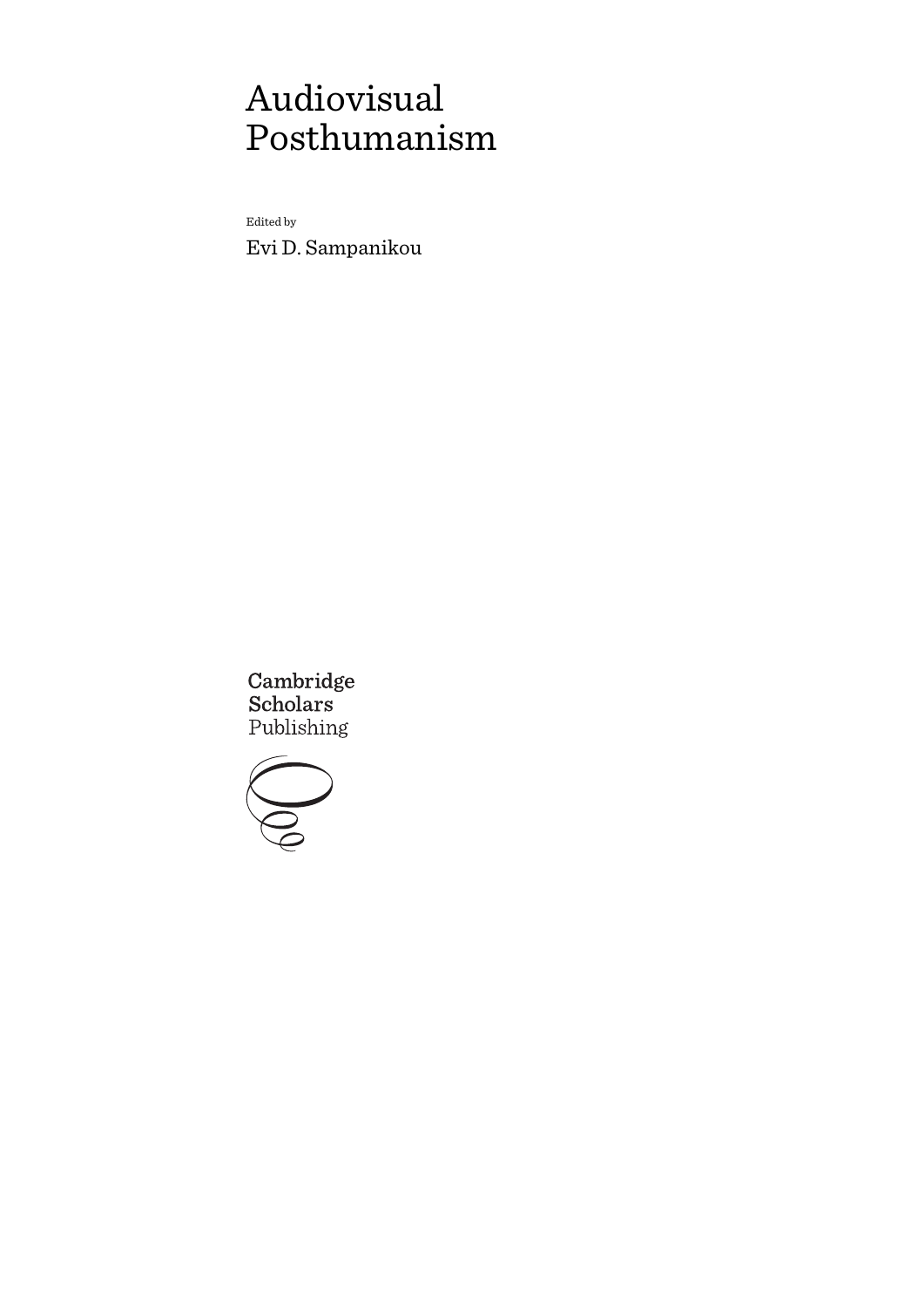Audiovisual Posthumanism

Edited by Evi D. Sampanikou

This book first published 2017

Cambridge Scholars Publishing

Lady Stephenson Library, Newcastle upon Tyne, NE6 2PA, UK

British Library Cataloguing in Publication Data A catalogue record for this book is available from the British Library

Copyright © 2017 by Evi D. Sampanikou and contributors

All rights for this book reserved. No part of this book may be reproduced, stored in a retrieval system, or transmitted, in any form or by any means, electronic, mechanical, photocopying, recording or otherwise, without the prior permission of the copyright owner.

ISBN (10): 1-4438-8177-5 ISBN (13): 978-1-4438-8177-7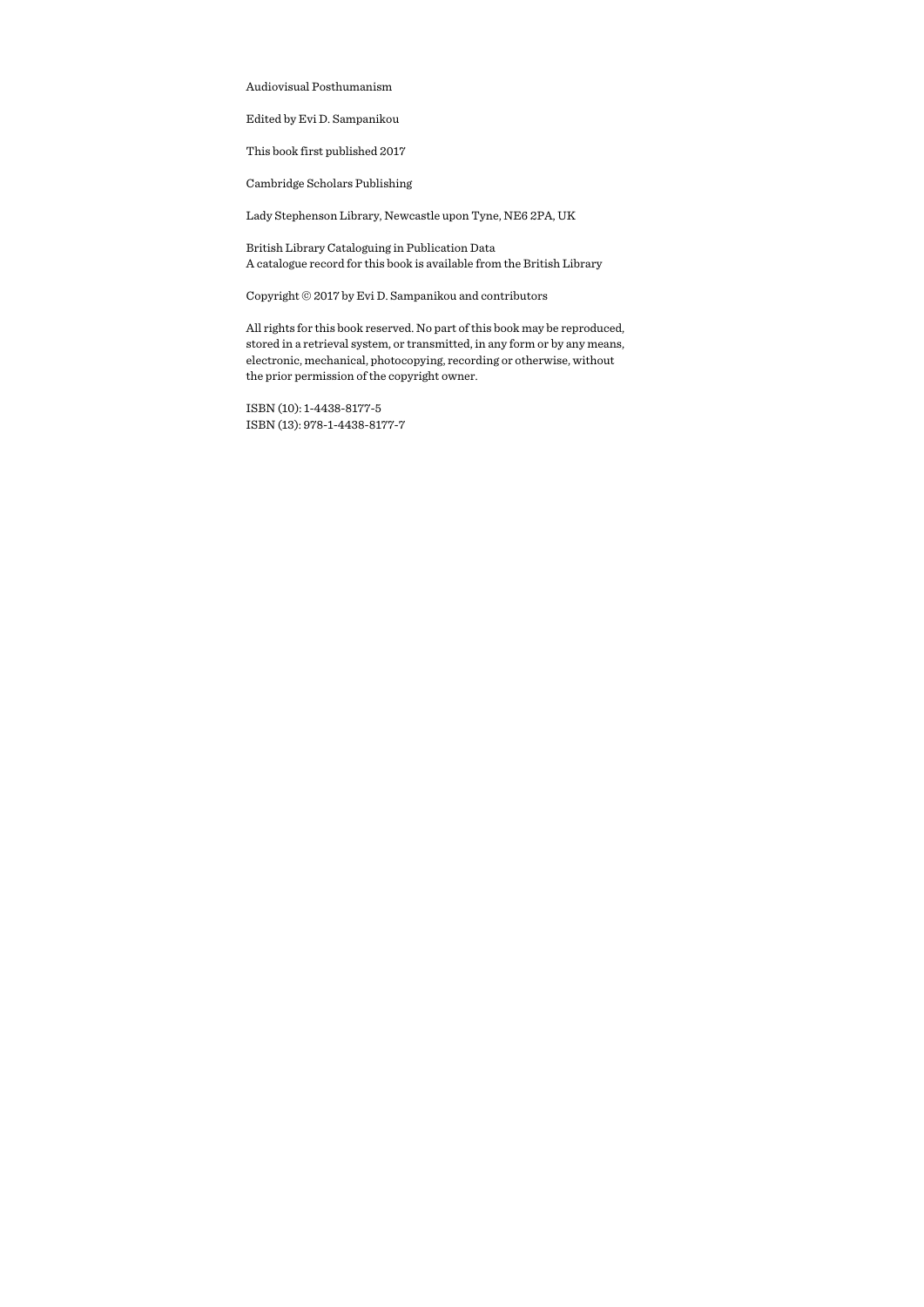# To Akis and all the children of a better tomorrow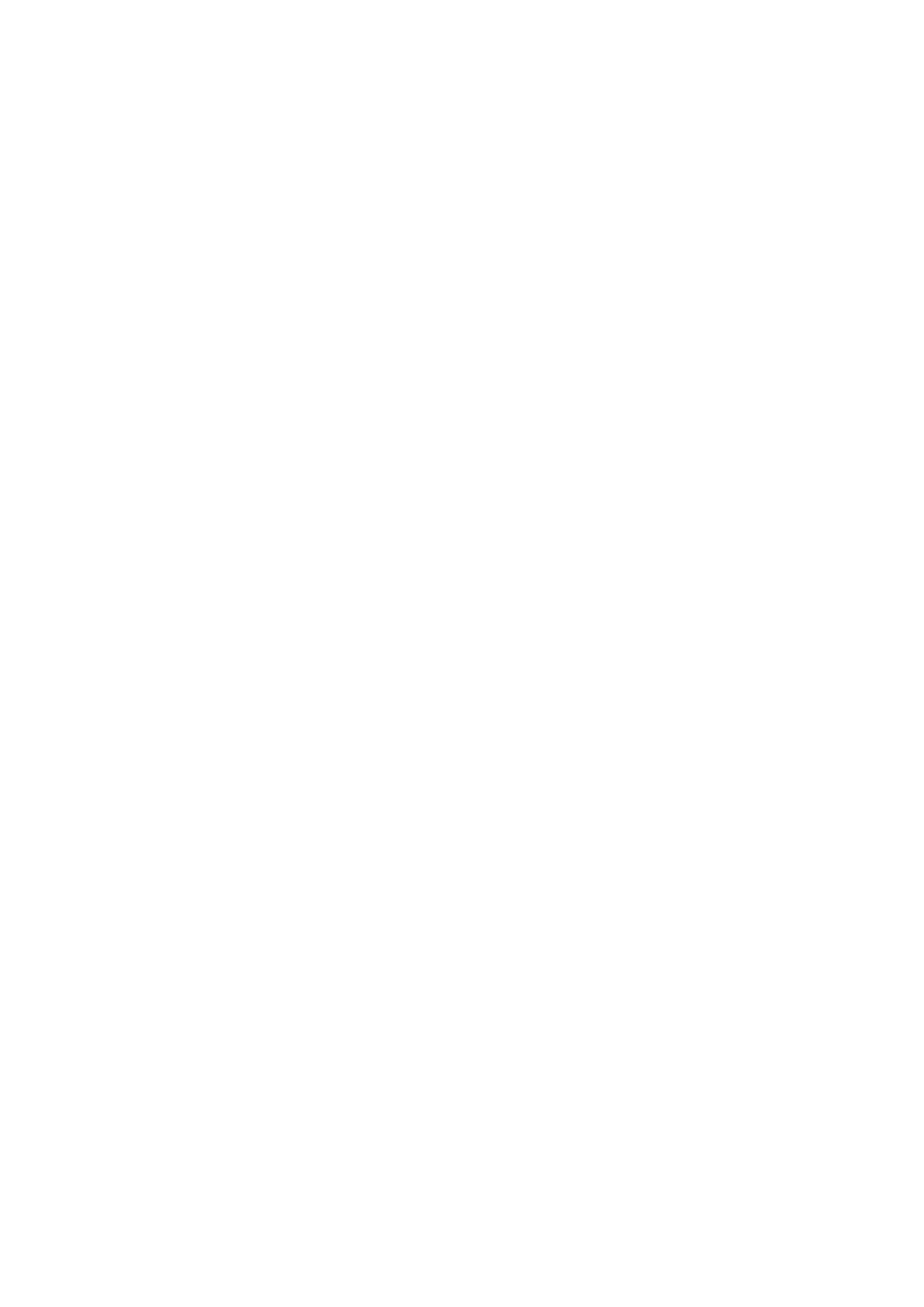# **CONTENTS**

| Why a Humane Posthumanism Matters: Posthumanism and Audiovisual<br>Arts                     |
|---------------------------------------------------------------------------------------------|
| Evi D. Sampanikou                                                                           |
| A Metahumanist Manifesto<br>Jaime del Val and Stefan Lorenz Sorgner                         |
| <b>Part One: Ethics, Bioethics and Posthumanism</b>                                         |
| The Four Stages of the Conception of Art<br>Karen Gloy                                      |
| Prometheus Redivivus: The Mythological Roots of Transhumanism<br>Trijsje Franssen           |
| Transhumanism, Bioethics and Science Fiction<br>Dónal P. Omathúna                           |
| From Humans to Persons: Niklas Luhmann's Posthumanism<br>Thomas Mayrofides                  |
| Targets and Posthumanistic Consequences of Heidegger's Letter<br>on Humanism<br>Ioana Zirra |
| Dune: The Birth of a Messiah. Enhancement vs. Enlightenment<br>George Voreas Melas          |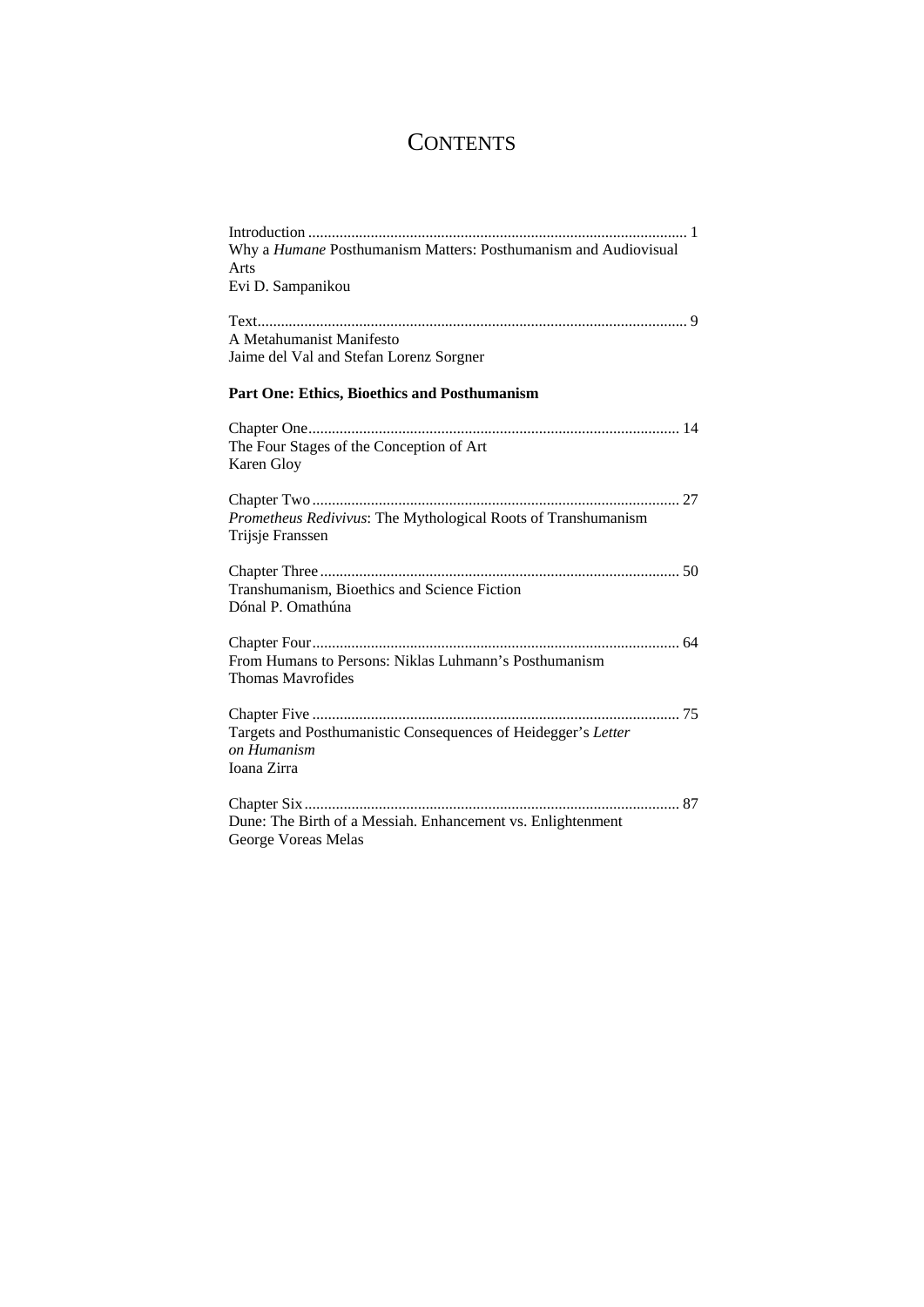### viii Contents

| Moving Beyond (Humanist) Sociology: The Complexity Turn in Social<br>Theory<br>Panayiota Georgopoulou                                                                           |
|---------------------------------------------------------------------------------------------------------------------------------------------------------------------------------|
| Part Two: Literary and Social Theory, Archaeology, Aesthetics<br>and Posthumanism                                                                                               |
| Simulacrum and Art as Self-Transformation after Nietzsche<br><b>Yunus Tuncel</b>                                                                                                |
| Posthumanism in the Work of Marcel-lí Antúnez Roca: Phenomenology<br>of New Aesthetics Resistance Strategies and Artificialization<br>of the Living Being<br>Anna Sara D'Aversa |
| Probing the Posthuman: Body Modification in Eric-Emmanuel Schmitt's<br>Lorsque j'étais une oeuvre d'art<br>Titika Karavia                                                       |
| Letter, Number, Cup, Female: V, Alan Moore and Posthumanism<br>Abraham Kawa                                                                                                     |
| Preservation of Media Installation Art in the Posthuman Era:<br>Posthumanism and the artwork, "Human Traces"<br>Georgia Tzirou                                                  |
| 3D Graphics and Post-Processual Archaeology: A Posthumanist Approach<br>Yiannis Kourtzellis and Evi D. Sampanikou                                                               |
| Dangerous Allies: Artistic Transgression and Posthumanism<br>Konstantinos Vassiliou                                                                                             |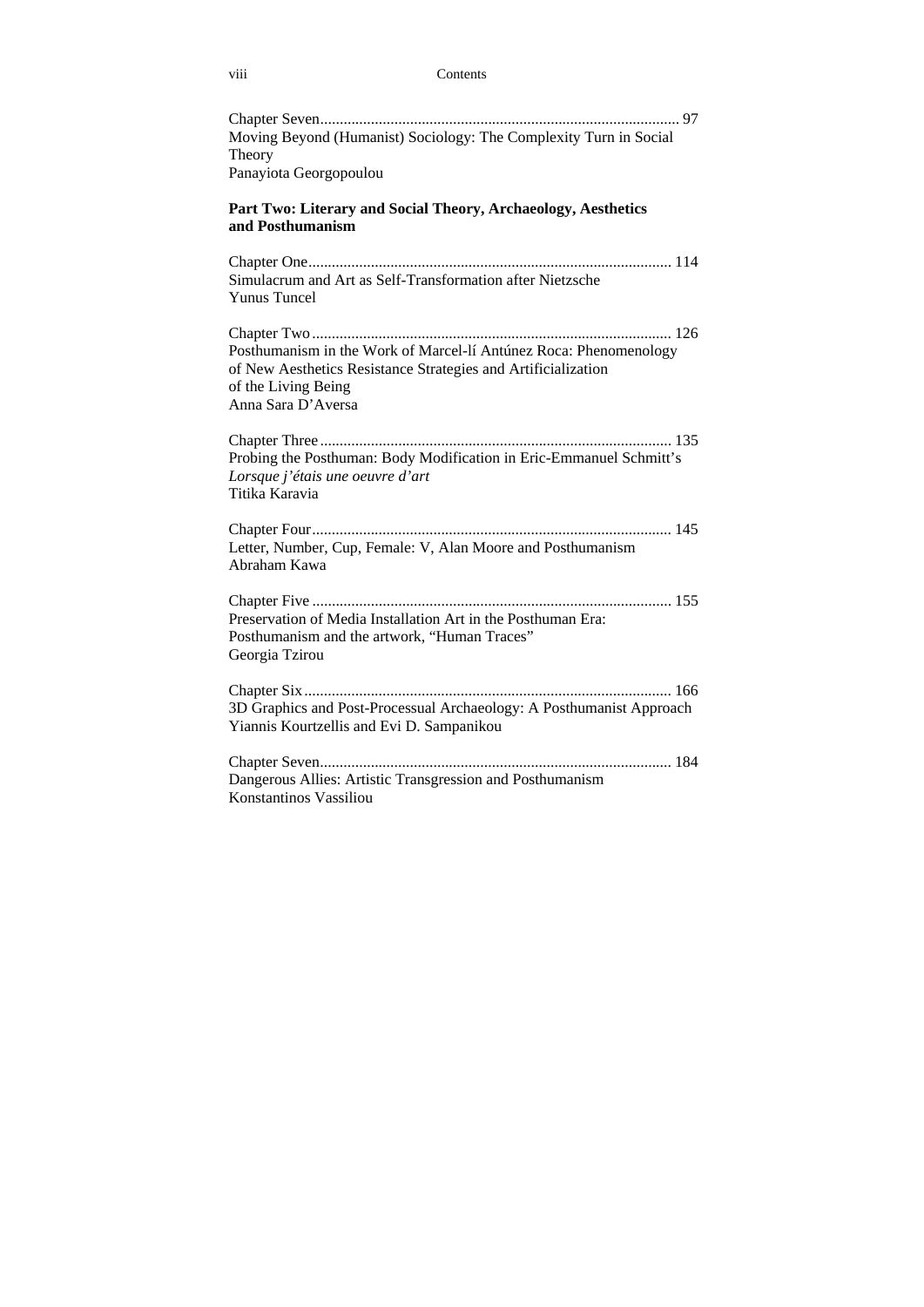### **Part Three: Posthumanism, Postmodernism and the Essence of Transhumanism in Graphic and Audiovisual Art**

| Postmodernism, Posthumanism and Transhumanism in Science Fiction:<br>Graphic Novels. Enki Bilal and the 'Hatzfeld Tetralogy'<br>Evi D. Sampanikou    |
|------------------------------------------------------------------------------------------------------------------------------------------------------|
| A Feminist Genealogy of Posthuman Aesthetics in the Visual Arts<br>Francesca Ferrando                                                                |
| Musical Posthuman Aesthetics: The Nomad Technobody of the DJ<br>Alessandro Giovannuci                                                                |
| Experience Design and Aesthetics of Interaction from a Posthuman<br>Perspective<br>Sofia Mytilinaiou                                                 |
| The Transgenic Art of Eduardo Kac and the Posthumanistic Perception<br>of his Artwork, Genesis<br>Panayiota Polymeropoulou                           |
| Avatars in Videogames<br>Marios M. Giakalaras and Christos P. Tsongidis                                                                              |
| An Eco-Posthuman Reading of Avatar<br>Patrícia Silveirinha Castello Branco                                                                           |
| Towards the Creation of a Semi-Living Avatar: Investigating the Interface<br>between Body and Smart Machines in Stelarc's Work<br>Anna Hatziyiannaki |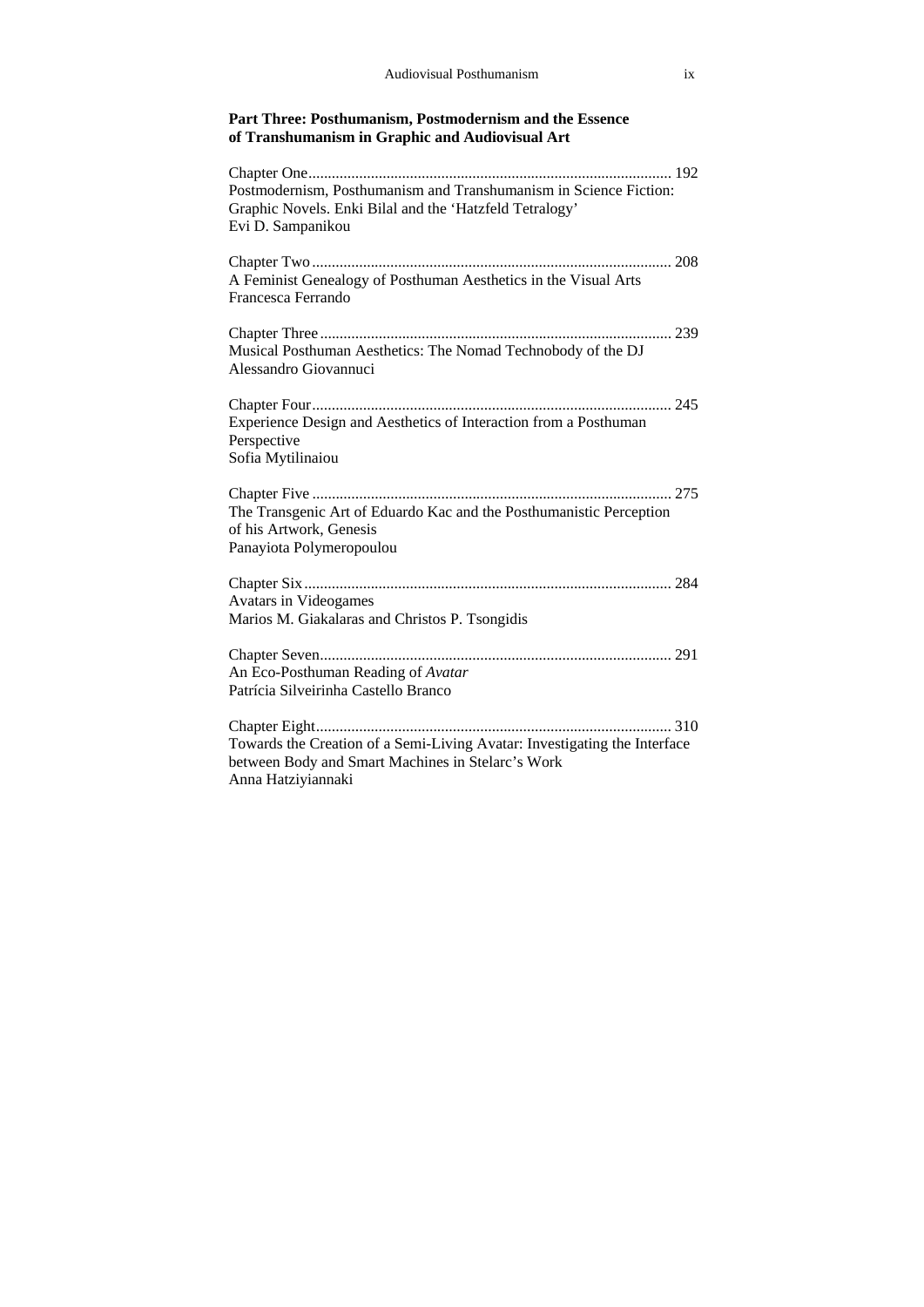### **Part Four: Media Artists on Posthumanism**

| What Would We Mean by Realism?                                                    |  |
|-----------------------------------------------------------------------------------|--|
| Amanda Beech                                                                      |  |
| Image and the Appearance of the Image: Fear, Speed, Force<br><b>Bridget Crone</b> |  |
|                                                                                   |  |
| Towards an Anti-Humanist Critique of Immaterial Labour,                           |  |
| or How to Negotiate with Vampires                                                 |  |
| Pill and Gallia Kollectiv                                                         |  |
|                                                                                   |  |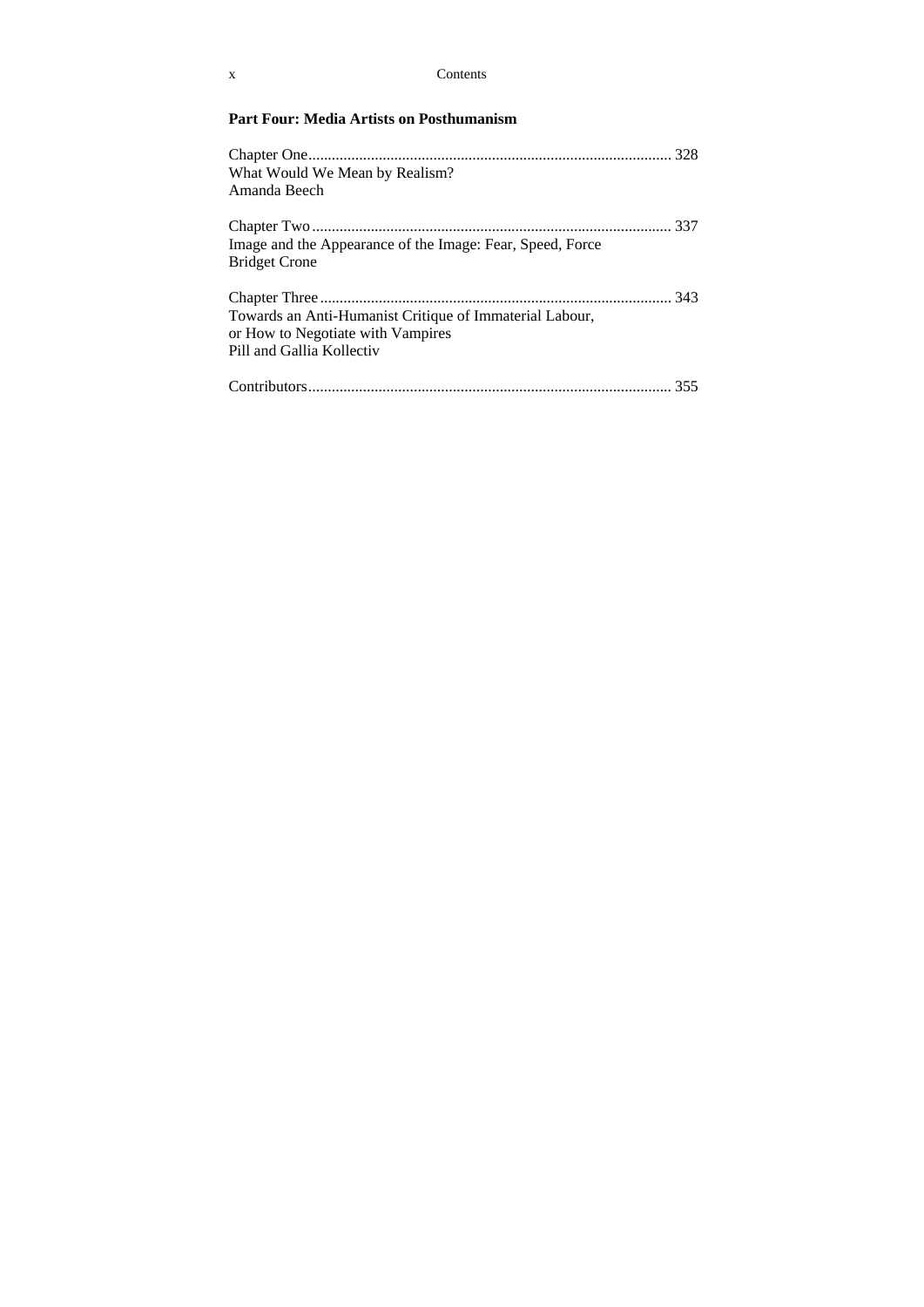### **INTRODUCTION**

# WHY A *HUMANE* POSTHUMANISM MATTERS: POSTHUMANISM AND AUDIOVISUAL ARTS

## EVI D. SAMPANIKOU

### **Posthumanism, Literary Theory and the Audiovisual Arts**

Only in recent years has the term "Posthumanism" been introduced to the terminology of philosophy (Ranisch-Sorgner, 2014, 7–16 and Braidotti, 2013, 55–104). It still meets with much scepticism in a large part of the international academia and with almost complete distrust in the Greek academic community where I come from. The mistrust against Posthumanism can be compared with the ways Postmodernism was confronted by the totality of academia. But, while the main argument against Postmodernism focused on the meanings of the prefix 'Post-' and its characteristics and symptoms (Jameson, 1991), on the question of Posthumanism the objections are mainly concentrated on the ideological content of Transhumanism (Rubin, 2014, 8–23) and its obsessions with the countless possibilities of "improving" the human race with the aid of biotechnology, leaving aside moral dilemmas about several forms of hybrid existence (Bostrom, 2014, 32–51).<sup>1</sup>

 The critics probably ignore the fact that, while for many scholars, "posthumanism" is actually an identical term to "transhumanism", other posthumanist scholars have completely different views. These scholars tend to analyse Posthumanism in *cultural* terms. Therefore, they consider posthumanism to be a philosophical trend that broadens the frame of the anthropocentric diptych of Greco-Roman/Renaissance Humanism and Enlightenment, including, for example, all other beings and the totality of

 $\ddot{\phantom{a}}$ 

<sup>&</sup>lt;sup>1</sup> There are also political extensions, for example the founding in the State of California of a Transhumanist party that has actually appeared as a disguised National Socialist (fascist) party, see: www.transhumanistparty.org.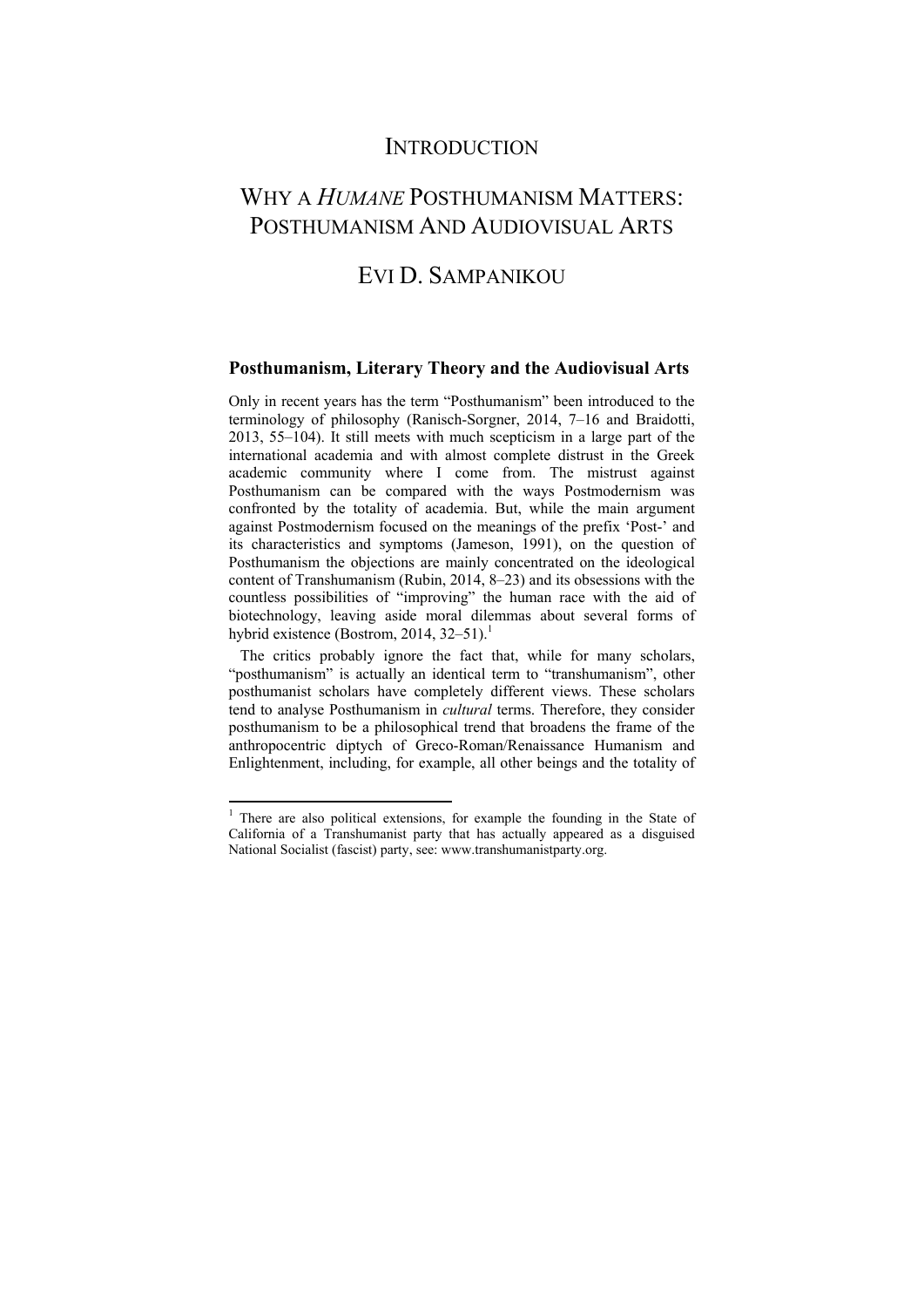#### 2 Introduction

Nature. This seems to be a rational consideration of an era intensely characterized by both the digital image and biotechnology, consequently an era not completely anthropocentric and open to all technological possibilities, while still respecting the notion of the biological being. These culturally oriented scholars also view Posthumanism as the ideological expression of *a contemporary cultural theory* born immediately *after* Postmodernism, a deeply *political* theory (Sampanikou, 2014, 241–242).

According to Gianni Vattimo (2013):

"The reason why a philosopher educated in the European tradition can feel interested in the 'post-human' thematic, is the fact that this same tradition has developed, at least since Nietzsche and above all since Heidegger, a critical consciousness of the inhuman aspects of the humanistic tradition. Humanism has been too long and too strictly connected to Eurocentrism, universalistic claims of the West (and of its religion, Christianity), colonial imperialism, that our culture may be considered mature for an abandonment of the very idea of 'humanity'."

To the aforementioned quotation we could definitely add Orientalism, as a central logic of Eurocentrism, firmly denied by posthumanistic thought. One of the fundamental elements of the above-mentioned view is the notion of 'progress' bearing huge responsibility for the degradation of the notion of the human being (Sampanikou, 2010, 407–408; Vattimo, 2013; Sampanikou, 2015). The notion of 'progress' has actually become the synonym of a continuing social *hubris*, especially when the globalized idea of *control* steadily deconstructs the Enlightenment ideals and even disclaims people's political rights down to the basic *habeas corpus*. The recent example of the millions of refugees from Syria, the Middle East, Asia and North Africa could not illustrate this fact any better. The posthuman lens thus re-opens, probably for the first time after Antiquity and the Enlightenment, the issue of 'the human as a political being', offering a re-orientation to the human being's values, worldviews and rights in a techno-centred posthuman era (Sampanikou, 2015).

 But how and what is 'the posthuman' (that is us) thinking? What is the posthuman's political vision? How does the posthuman conceive their place in the world? Do they, traditionally, continue to express existential agony through the arts of their era? And which art forms seem to be more representative? Of course, there is more than one answer to this question, as the multimedia audiovisual environment of the arts of the contemporary world indicates (Huhtamo, 2011, 27–47 and 2013, 10–19). Cinema, music, digital video, installation and performance art, virtual and augmented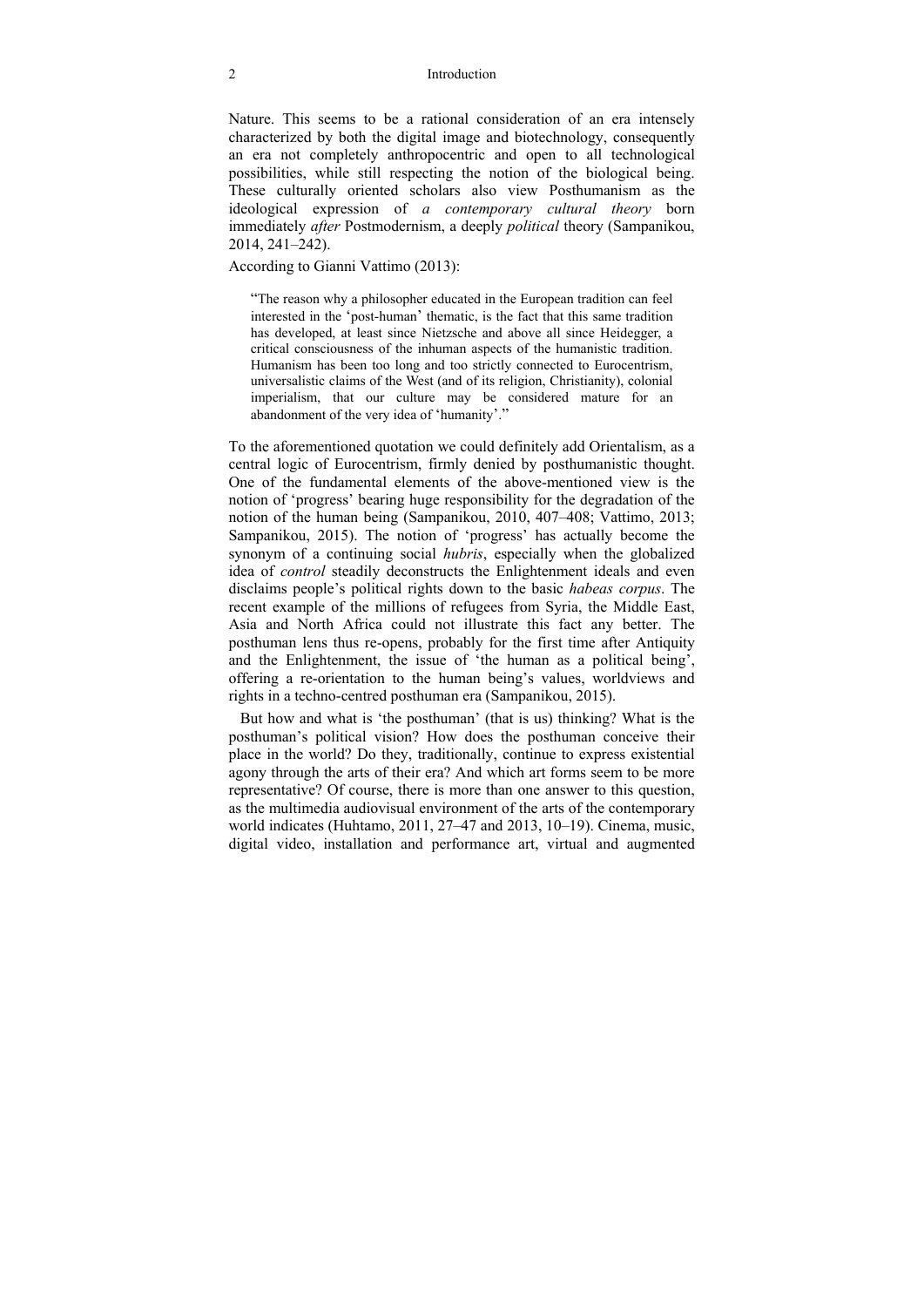reality, internet art, graphic arts and design, comics and graphic novels, and even more traditional arts, like painting and photography, coexist today with Kac's bioart, Stelarc's biotechnological experiments and Orlan's traumatic, self-humiliating surgeries (Sampanikou, 2014, 243– 250). This book explores this landscape, focusing on the audiovisual arts of our times as posthumanist arts, within the broader cultural context of posthumanism, while giving emphasis to the production of new theories.

### **The Volume, 'Audiovisual Posthumanism'**

The present volume is comprised of texts first delivered as papers at the Beyond Humanism Conference series, an annual international conference on Posthumanism first held in 2009. Most of the chapters in this volume have been developed from ideas first presented in the 2<sup>nd</sup> Beyond Humanism Conference (2010) at the University of the Aegean in Mytilini (Lesvos, Greece), while a very small number come from articles first presented at the  $6<sup>th</sup>$  and the  $7<sup>th</sup>$  Beyond Humanism Conferences (2014, Mytilini, University of the Aegean and 2015, Seoul, Ewha Women's University).

 This *Introduction* is followed by the groundbreaking text written by Stefan Lorenz Sorgner and Jaime del Val, *A Metahumanist Manifesto* (2010), a text that has indeed produced a new philosophical approach to posthumanism, focusing on the notion of the 'Metahuman'.<sup>2</sup> The chapters of the book are organized in four parts. Each focuses on specific aspects of Posthumanism and the arts.

 The first part, entitled *Ethics, Bioethics and Posthumanism*, deals with the ethics of Posthumanism, examining the relation of both Posthumanism and Transhumanism with the notion of *art* in texts about mythology, science fiction, classical philosophy and contemporary social theory. In the first chapter, Karen Gloy deals with 'The Four Stages of the Conception of Art', in which she discusses the notion of the classical, the imitation of nature according to Aristotle, the Renaissance concept, as well as the Darwinian concept of art as an evolutionary process in the  $19<sup>th</sup>$ century; finally, she deals with the contemporary concept of replacing nature with technology, as it is expressed in the arts of modernism and

 $\ddot{\phantom{a}}$ 

<sup>&</sup>lt;sup>2</sup> The Manifesto was first read by the two authors in a special session during the  $2^{nd}$ Beyond Humanism Conference (Mytilini), followed by a performance by Jaime del Val. It is now also published in www.metahumanism.eu transformed into: http://metabody.eu/metahumanism/ and appears in this volume with the permission of the authors.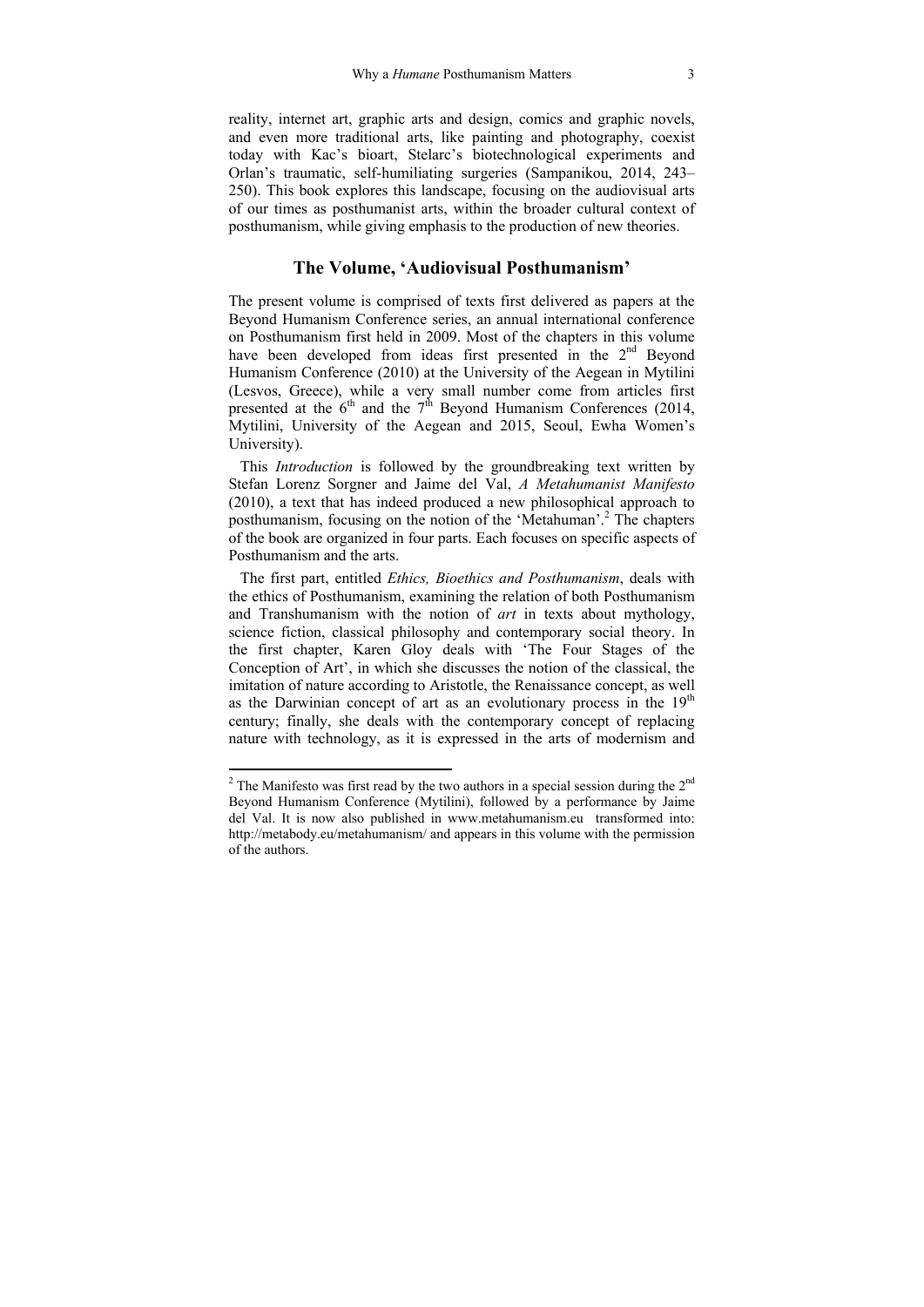#### 4 Introduction

postmodernism. Trijsje Franssen's, '*Prometheus Redivivus*: The Mythological Roots of Transhumanism' deals with the various versions of the myth, from Plato and Hesiod to Mary Shelley's Frankenstein, focusing on creation and advancement in Posthuman terms. Dónal P. Omathúna's 'Transhumanism, Ethics and Science Fiction' examines how the posthuman–transhuman vision raises significant ethical issues, focusing on the long tradition of science fiction texts in both literature and cinema suggesting that human enhancement may lead to injustice and conflict, while Thomas Mavrofides, in his chapter, 'From Humans to Persons: Niklas Luhmann's Posthumanism', focuses on the main aspects of criticism of Luhmann's theory, in an effort to resolve what initially might have appeared as anti-humanism. Ioana Zirra, in 'Targets and Posthumanistic Consequences of Heidegger's *Letter on Humanism*', deals with a text that had acquired a meaning that took philosophy decisively over the threshold of humanism and became a starting point for several post-humanistic debates. George Voreas Melas, in his text 'Dune. The Birth of a Messiah. Enhancement vs Enlightenment', deals with the diachronically Posthumanist content and ethics of *Dune*, while Panayiota Georgopoulou, in 'Moving Beyond (Humanist) Sociology: The Complexity Turn in Social Theory', aims at a re-definition of social thought in less anthropocentric forms and orientations as Posthumanism indicates.

 The second part of the book, entitled *Literary and Social Theory, Archaeology, Aesthetics and Posthumanism*, focusses on the relation of postmodern and posthuman thought and expression in contemporary literature and audiovisual art forms. In Yunus Tuncel's 'Simulacrum and Art as Self-Transformation after Nietzsche', the question of spectacle in recent French postmodern theory is related to the questions of Posthumanism. It is mainly analysed on the basis of the notion of artmaking as a form of making of the self, a view also connected with Nietzsche's self-transformation. In Anna Sara D'Aversa's 'Posthumanism in the Work of Marcel- lí Antúnez Roca: Phenomenology of new aesthetics resistance strategies and artificialization of the living being', the posthuman–transhuman work of the Catalan micro-technologies and genetic engineering performing artist is analysed, while Titika Karavia's 'Probing the Posthuman. Body Modification in Eric-Emmanuel Schmitt's *Lorsque j'étais un oeuvre d'art*' deals with the limits of body modification and monstrousness in eccentric artistic procedures. Abraham Kawa, in his chapter 'Letter, Number, Cup, Female: V, Alan Moore and Posthumanism', takes us into the world of graphic novel literature focusing on notions of Posthumanism in the work of Alan Moore. Georgia Tzirou, in 'Preservation of Media Installation Art in the Posthuman Era.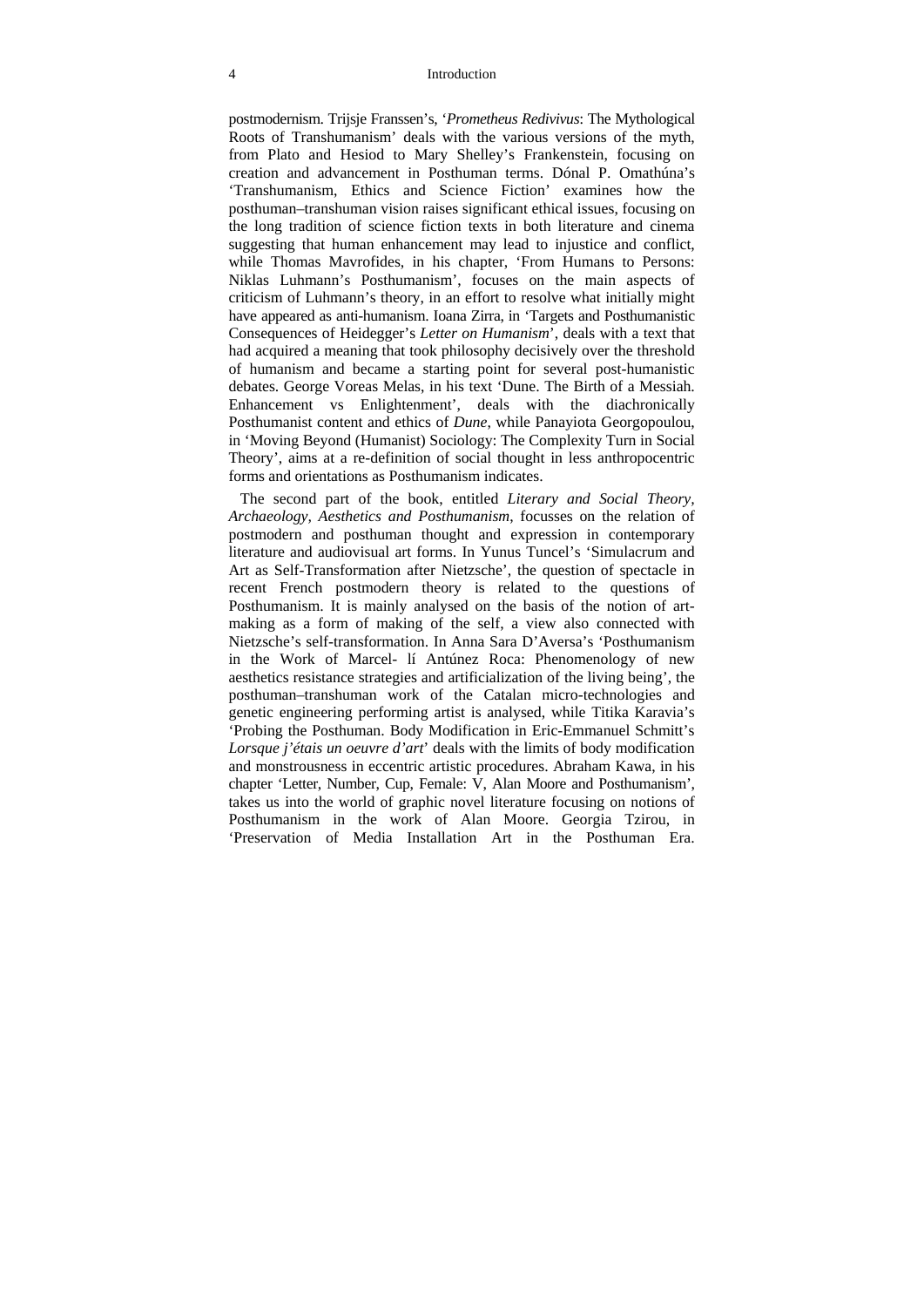Posthumanism and the artwork «Human Traces»', takes us into the world of contemporary installation art and issues of preservation in posthumanist terms. Yiannis Kourtzellis and Evi D. Sampanikou, in '3D Graphics and Post-Processual Archaeology: A Posthumanist Approach', explain how Posthumanism is also affecting the notion of 3D representation in contemporary archaeology. Finally, Konstantinos Vassiliou, in his text 'Dangerous Allies: Artistic Transgression and Posthumanism', investigates how, in new media art, Posthumanism has sought to renegotiate the relationships between humans and technology and also how Posthumanism offers new orientation to artistic transgression.

 Part three, under the title *Posthumanism, Postmodernism and the Essence of Transhumanism in Graphic and Audiovisual Art*, relates specific contemporary theoretical and artistic fields, such as comics and graphic novel theory, feminist theory and aesthetics, contemporary music, experience design aesthetics, transgenic and bio art, digital cinema and videogames, with the evolution of both postmodern theory and posthuman philosophy. Evi D. Sampanikou, in 'Postmodernism, Posthumanism and Transhumanism in Science Fiction Graphic Novels. Enki Bilal and the «Hatzfeld Tetralogy»', explores the thin red line between Posthumanism and Transhumanism in the work of one of the most famous European graphic artists. Francesca Ferrando, in her text, 'A Feminist Genealogy of Posthuman Aesthetics in the Visual Arts', analyses three generations of women artists from both the feminist and the posthumanist perspective, explaining how women's art is redefining human boundaries in original ways, offering new insights into the possibilities inscribed in the shaping of posthuman embodiments. Alessandro Giovannuci, in 'Musical Posthuman Aesthetics: the Nomad Technobody of the DJ', shows how posthuman archetypes are traceable in the phenomenology of contemporary music and in particular in the shape of the DJ, as a mutual correlation between human flesh and technology, while Sofia Mytilinaiou, in 'Experience Design and Aesthetics of Interaction from a Posthuman Perspective', introduces us to a new art form, the *experience design* that puts human experience in an artistic frame and relates this experience to Posthumanism. Panayiota Polymeropoulou deals with 'The Transgenic Art of Eduardo Kac and the Posthumanistic Perception of his Artwork GENESIS', analysing this work further, while Marios M. Giakalaras and Christos P. Tsongidis deal with the notion of 'Avatars in Videogames' and their posthumanist content. In Patrícia Silveirinha Castello Branco's 'An Eco-Posthuman Reading of Avatar', the western Modern Humanistic project to rule over and master nature is criticized, while it is also argued that *Avatar* can be placed at the core of Posthuman views concerning the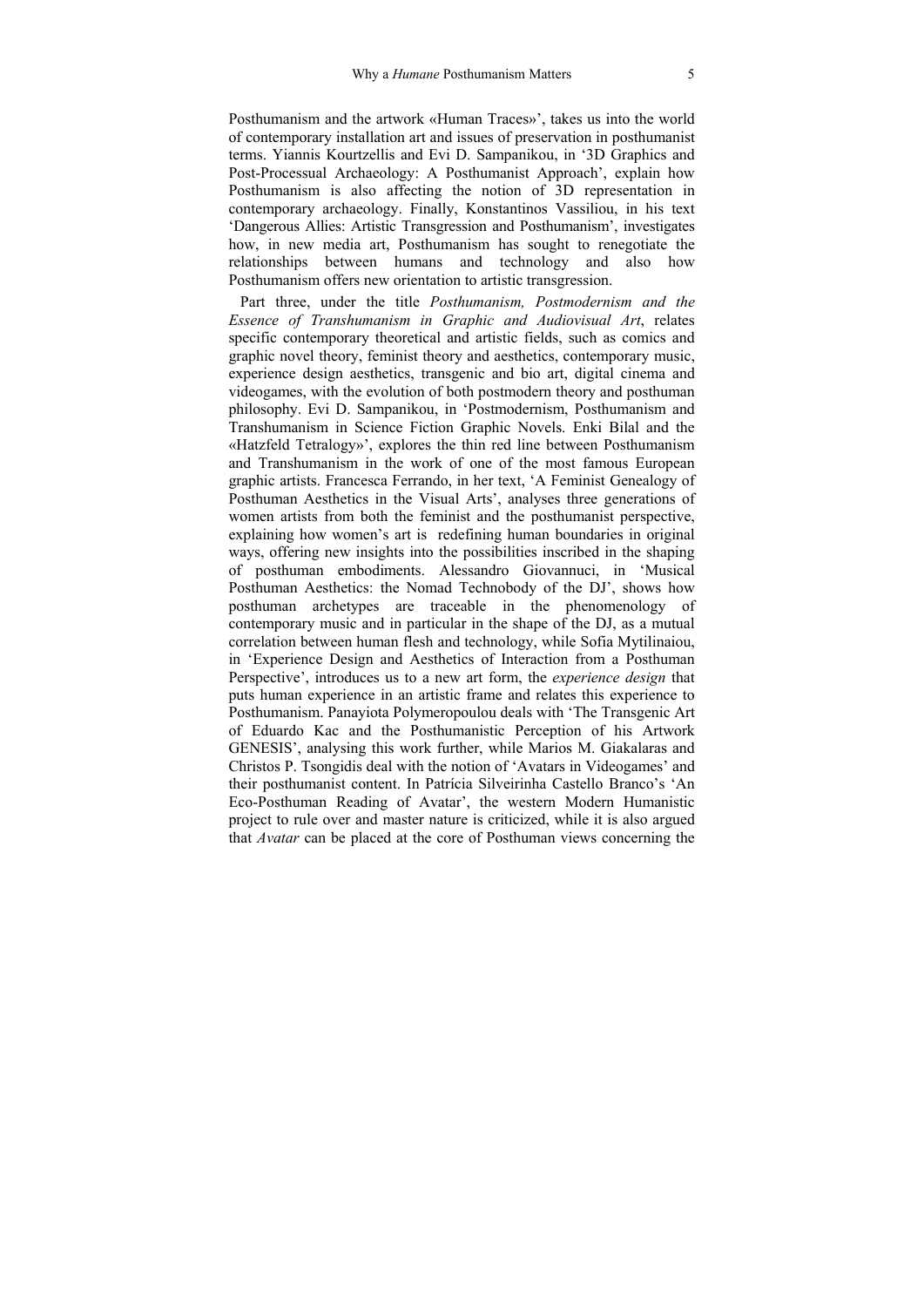#### 6 Introduction

shifting boundary line between the Human and the Animal, the Natural and the Technological. Finally, in Anna Hatziyiannaki's 'Stelarc: Towards the Creation of a Semi-Living Avatar. Investigating the Interface between Body-Smart Machines in Stelarc's Work', Stelarc's work is analysed as crossing the boundaries between cyberpunk fiction and reality, a work gradually exploring the interface between the actual and the virtual worlds, with the body acting seamlessly in mixed realities and with an intelligent avatar performing in the real world.

 The fourth part, entitled *Media Artists on Posthumanism*, presents the views of contemporary media artists and theorists whose work and writings deal with aspects of Posthumanism. Amanda Beech, in 'What Would We Mean by Realism?', offers a renovating view of the artist as *realist*, examining a few key problems of thinking through the correspondence between the nature of the image, that is the image as part of an unreconstructed world of the given, and its politics, and how idealisms become incapable of representing the realism they are seeking, turning it into a condition of 'being without a cause'. Bridget Crone, in her chapter, 'Image and the Appearance of the Image: Fear, Speed, Force', examines the idea of "image" as marked by the speed of its dissemination, but not marked by representation or by its representative capacities, and also in relation to the terror alert system in the US, in which the image can be a tool for effective control. Finally, Pill and Gallia Kollectiv, in their text 'Towards an Anti-Humanist Critique of Immaterial Labour, or How to Negotiate with Vampires', discuss Marx's *Capital* and how the appeal to the respectable and charitable side of bourgeois culture is insufficient for resisting the rational, albeit ruthless, capitalist. They also discuss how Marx's views, and his proposal to adopt the discourse of the Capitalist to negotiate the limit of the working day, point the way towards an antihumanist critique of the kind that art has been unable to take up from its assumed position of externality to the system within which it operates. These views have given rise to an anti-humanist tradition in  $20<sup>th</sup>$  century philosophy, from Arendt to Althusser, which is now also dealing with Posthumanism.

 Reading all the above-mentioned texts, one can easily observe that the central attitude in Posthuman philosophy could be the evolution of the Postmodern confrontation of the 'uncanny' and its identification with the Other. This still remains a multi-levelled and complex issue, either as a 'politically correct' statement or as a new ethical argument. New forms of 'otherness' have now been developed, for example, the condition of being a refugee at a moment when the international political scenery changes and new economic elite hierarchies are formed. The notion of the 'Other'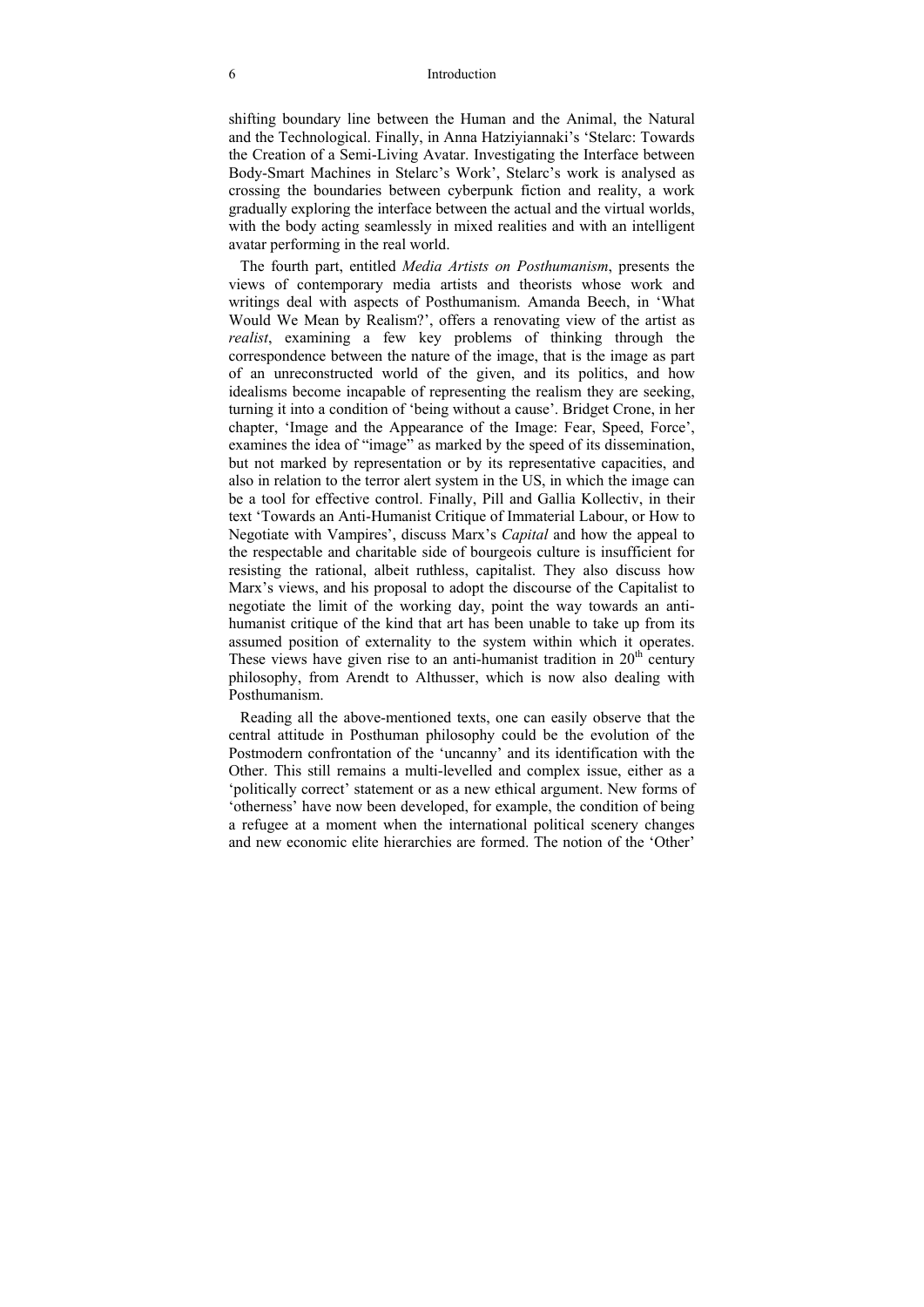in contemporary capitalism is thus gradually transformed into a hyperrealistic image that grows more and more and contains the viewer in an everlastingly temporary and controlled environment of virtual reality, in exclusively Posthumanist terms (Wilson, 1996, 321–330; Virilio, 2001; Zizek, 1996, 290 and 2001, 113–124; Jameson, 1991, 1–20; Harvey, 1990, 39–68).

 Having the honour of being the editor of this volume, I would like to thank all the contributors for their participation. I would also like to thank John Ingamells who did an excellent job as a proofreader, Victoria Carruthers, Commissioning Editor at CSP for having done the whole way with me and all the other members of CSP involved into this publication. Corresponding and working with all of them has been a great experience for me. Hopefully, this collaboration will have produced an influential book.

### **References**

- Bostrom, Nick (2014), *Superintelligence: Paths, Dangers, Strategies*, Oxford University Press.
- Braidotti, Ro**s**i (2013), *The Posthuman*, Cambridge, Polity Press.
- Harvey, David (1991), *The Condition of Postmodern. An Enquiry into the Origins of Cultural Change*, Cambridge MA and Oxford UK: Blackwell.
- Huhtamo, Erkki (2011), "Dismantling the Fairy Engine: Media Archaeology as *Topos* Study", in: Huhtamo, Erkki and Jussi Parika (2011) (editors), *Media Archaeology: Approaches, Applications and Implications,* Berkeley and Los Angeles, University of California Press.
- —. (2013), *Illusions in Motion. Media Archaeology of the Moving Panorama and Related Spectacles*, Cambridge MA and London UK, MIT Press – Leonardo Book Series.
- Jameson, Fredric (1990), Postmodernism, or the Cultural Logic of Late Capitalism, Durham NC: Duke University Press.
- Ranisch, Robert and Sorgner, Stefan Lorenz (2014), "Introducing Postand Transhumanism", in: Ranisch, Robert and Sorgner, Stefan Lorenz (editors) (2014), *Post- and Transhumanism. An Introduction*, Peter Lang Edition, Frankfurt am Main, 7–27.
- Rubin, Charles T. (2014), *Eclipse of Man. Human Extinction and the Meaning of Progress*, New York, Encounter Books.
- Sampanikou, Evi (2010), "From the Digital to the Virtual. Art and Technology at the beginning of the  $21<sup>st</sup>$  century", in: Kokkonis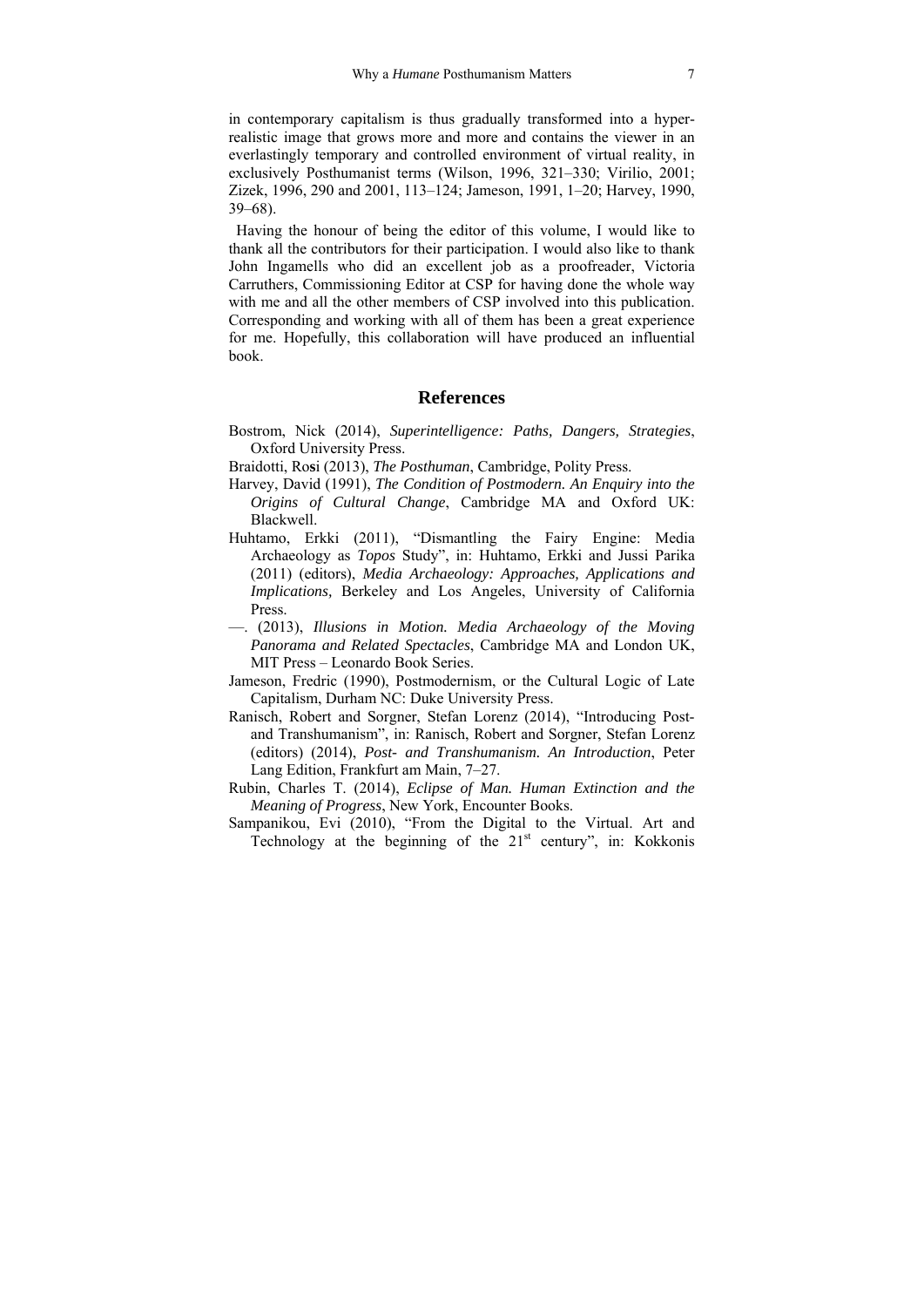Michalis – Paschalidis Gregory – Bantimaroudis Philemon (2010), *Digital Media. The Culture of Sound and Spectacle*, Athens, Kritiki Publishers, 400–428 (In Greek).

- —. (2012), "Generation Χ in Greek Comics", in: Henseler, Christine (editor), *Generation X Goes Global. Youth Culture at the Turn of the Century*, New York, Routledge, 130–155.
- —. (2013), "Posthumanism and Transhumanism in Science Fiction Comics", paper in: *The Posthuman. Differences, Embodiments, Possibilities, 5th Beyond Humanism Conference*, University Roma Tre, Rome,  $11<sup>th</sup>-15<sup>th</sup>$  September 2013.
- —. (2014), "New Media Art", in: Ranisch, Robert and Sorgner, Stefan Lorenz (editors) (2014), *Post- and Transhumanism. An Introduction*, Peter Lang Edition, Frankfurt am Main, 241–250.
- —. (2014), "Framing Posthuman Notions of Politics in Contemporary Greek Graphic Novels: *Aivali*, by Soloup and Other Novels", paper in: Posthuman Politics.  $6<sup>th</sup>$  Beyond Humanism Conference, Mytilini,  $25<sup>th</sup>$ –  $28<sup>th</sup>$  September 2014 (prepared for publication).
- —. (2015), "From *Lazarus* to *Humans*. Notes on Posthumanist Attitudes in Contemporary Graphic Novels and TV Series", paper in: Humanism and Transhumanism.  $7<sup>th</sup>$  Beyond Humanism Conference, Ewha Women's University, Seoul,  $15<sup>th</sup>-18<sup>th</sup>$  September 2015 (prepared for publication).
- Vattimo, Gianni (2013), "Why Posthuman?", invited paper in: *The Posthuman. Differences, Embodiments, Possibilities, 5th Beyond Humanism Conference*, University Roma Tre, Rome,  $11^{th}$ – $15^{th}$ September 2013.
- Virilio, Paul (2001), *Desert Screen: War at the Speed of Light*. Trans. by Michael Degener. London, Athlone Press.
- Wilson, Louise, K. (1996), "Cyberwar, god and television: Interview with Paul Virilio", στο: Druckrey, T. (editor), *Electronic Culture: Technology and Visual Representation.* Canada and U.K., Aperture Foundation: 321–330.
- Zizek, Slavoj (1996), "From virtual reality to virtualization of reality." In Druckrey, T. (editor), *Electronic Culture: Technology and Visual Representation.* Canada and U. K., Aperture Foundation: 290–295.
- —. (2001), *On Belief: Thinking in Action*, N.Y. / London, Routledge.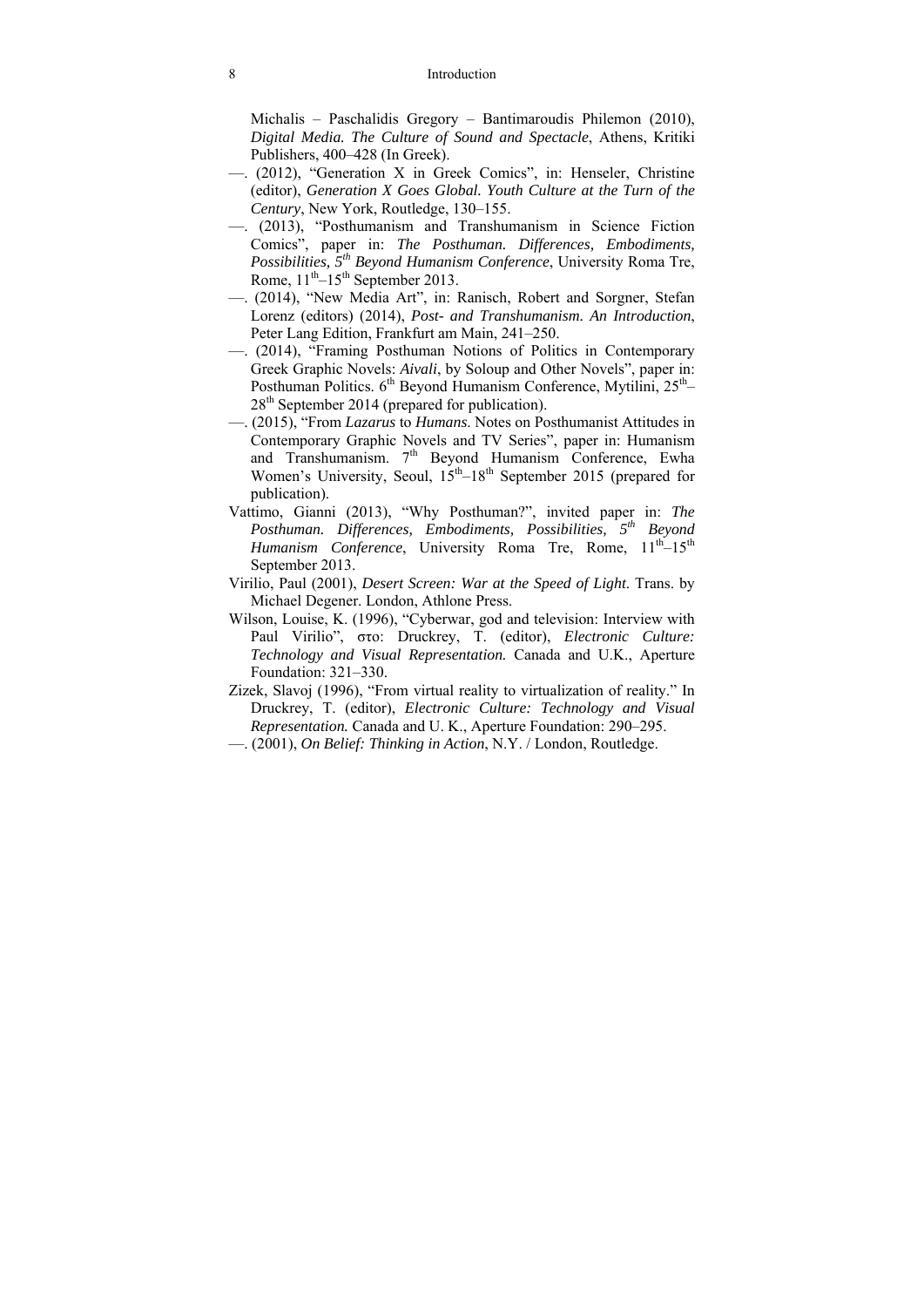## **TEXT**

## A METAHUMANIST MANIFESTO

# JAIME DEL VAL AND STEFAN LORENZ SORGNER

- 1. *What is Metahumanism?* Metahumanism is a critique of some of humanism's foundational premises such as free will, autonomy and the superiority of *anthropoi* due to their rationality. It deepens the view of the body as field of relational forces in motion and of reality as an immanent embodied process of becoming that does not necessarily end up in defined forms or identities, but may unfold into endless *amorphogenesis*. Monsters are promising strategies for performing this development away from humanism.
- 2. *The world as relational complex* The Metahuman as Metabody: Metahumanist critique proposes to deepen the understanding of reality as an unquantifiable field of relational bodies, or *metabodies,* in changing and constitutive relation with one another. Herewith, we attempt to finally overcome the Cartesian split between body and mind, object and subject, by proposing a view of the mind as an embodied relational process, and of the body as relational movement, that operates from the molecular and bacterial, through the individual and psychic, to the social, planetary and cosmic levels, and in other dimensions of experience. There is no possibility to map a totality or limits of the forces that constitute a metabody and there is no ultimate exteriority to them, though they may gravitate around provisional nodal points that account for an immanent perspectivism and the formation of power relations.
- 3. *Towards a Common Relational Body*: Traditionally relationality has developed into or been subjected to a variety of systems of intensive regulations. In contemporary *capitalism of affects* relationality is increasingly being subjected to control through technologies which produce global standard affects by distributing discreet choreographies.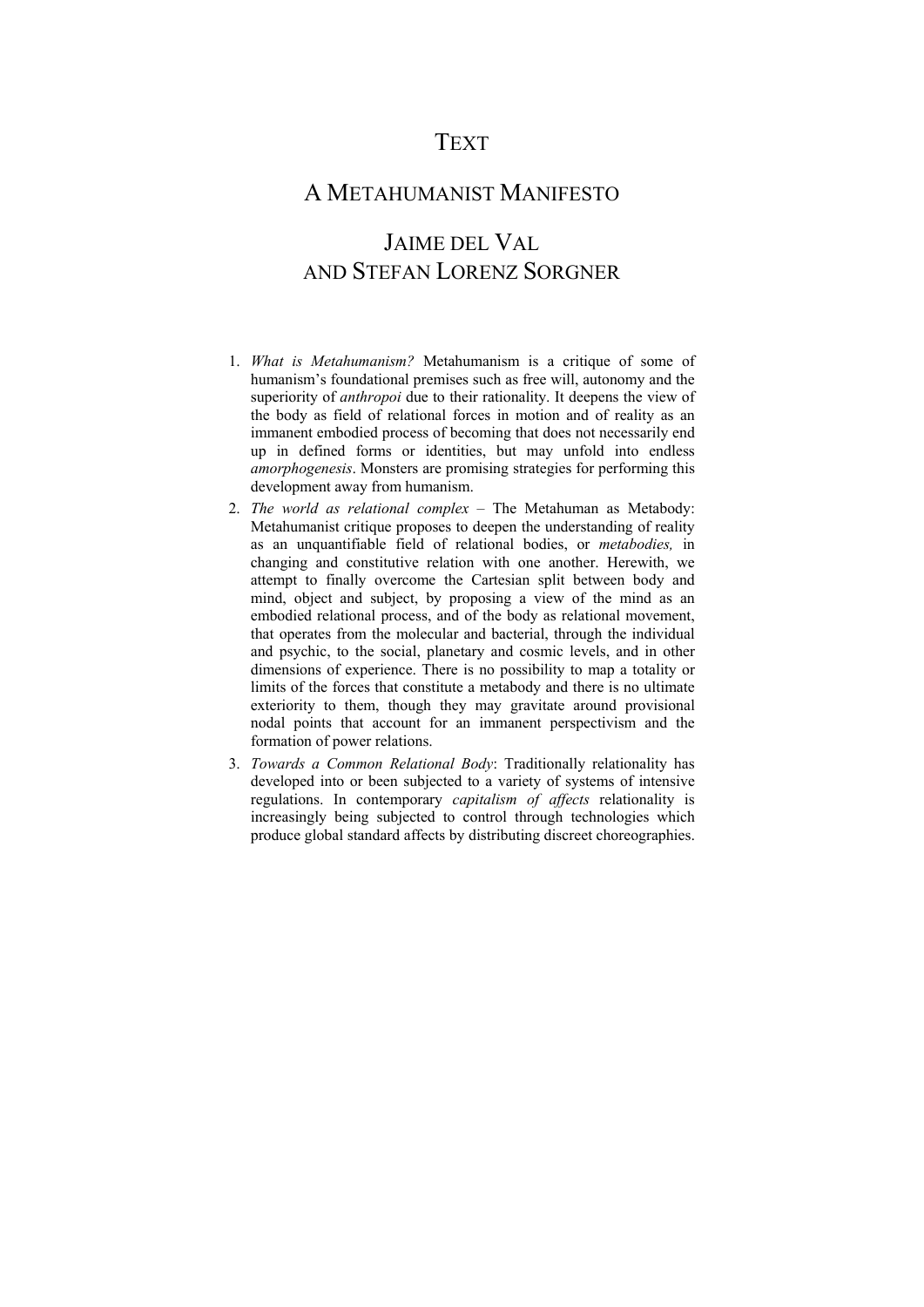The *Panchoreographic* is the biopolitical meta-system of control in which *metabodies are* being preemptively appropriated. Possibilities to reappropriate and redefine technologies of becoming need to be shown.

- 4. *Towards a politics of movement and radical pluralism*: A radical pluralist politics is a non paternalist movement that works through power structures to avoid the retotalitarianisation of politics. It does not aim at an ideal final state but stresses the need to permanently overcome contemporary challenges that arise by necessity through combining the immanentism proposed by the metahuman with the perspectivism of the posthuman, stressing the importance of movement versus identity.
- 5. *The metahuman as postanatomical body*: We propose to challenge the anatomies, forms, cartographies or identities that constitute the humanist concept of the *anthropos*, and the technologies that allow for such representations to take form. Anatomy, as a map of human and social bodies, can only be articulated from an external perspective to the body. We challenge the Cartesian split that situates us as subjects external to an objective reality and to other subjects. Through reappropriating and subverting technologies of perception we may dissolve the condition of exteriority and therewith anatomy and the destiny of the body, not for the sake of a new anatomy, but of a postanatomical body. *Metahumanism* thus proposes an aesthetics of the amorphous, by considering *metamedia*, *metaformance* and amorphous, by considering *metamedia, metaformance* and *metaformativity* as possibilities to permanently redefine sensory organs.
- 6. *Metahumans as metasexual*: Metasexuality is a *productive state of disorientation* of desire that challenges categories of sex-gender identity and sexual orientation. A metabody is not ultimately categorisable in terms of morphological sex or gender but rather is an *amorphogenesis* of infinite potential sexes: *microsexes*. It is *postqueer*: we are beyond the understanding of gender as performative. Metasex not only challenges the dictatorship of anatomical, genital and binary sex, but also the limits of the species and intimacy. Pansexuality, public sex, poliamoria, or voluntary sexwork are means to redefine sexual norms into open fields of relationality, where modalities of affect reconfigure the limits of kinship, family and the community.
- 7. *Redefining science and knowledge*: Immanentism and perspectivism do not need to be self contradictory concepts – we hold both of them! Yet, we propose the need to introduce immanence into knowledge production, and the revision of encrusted structures. Perspectives are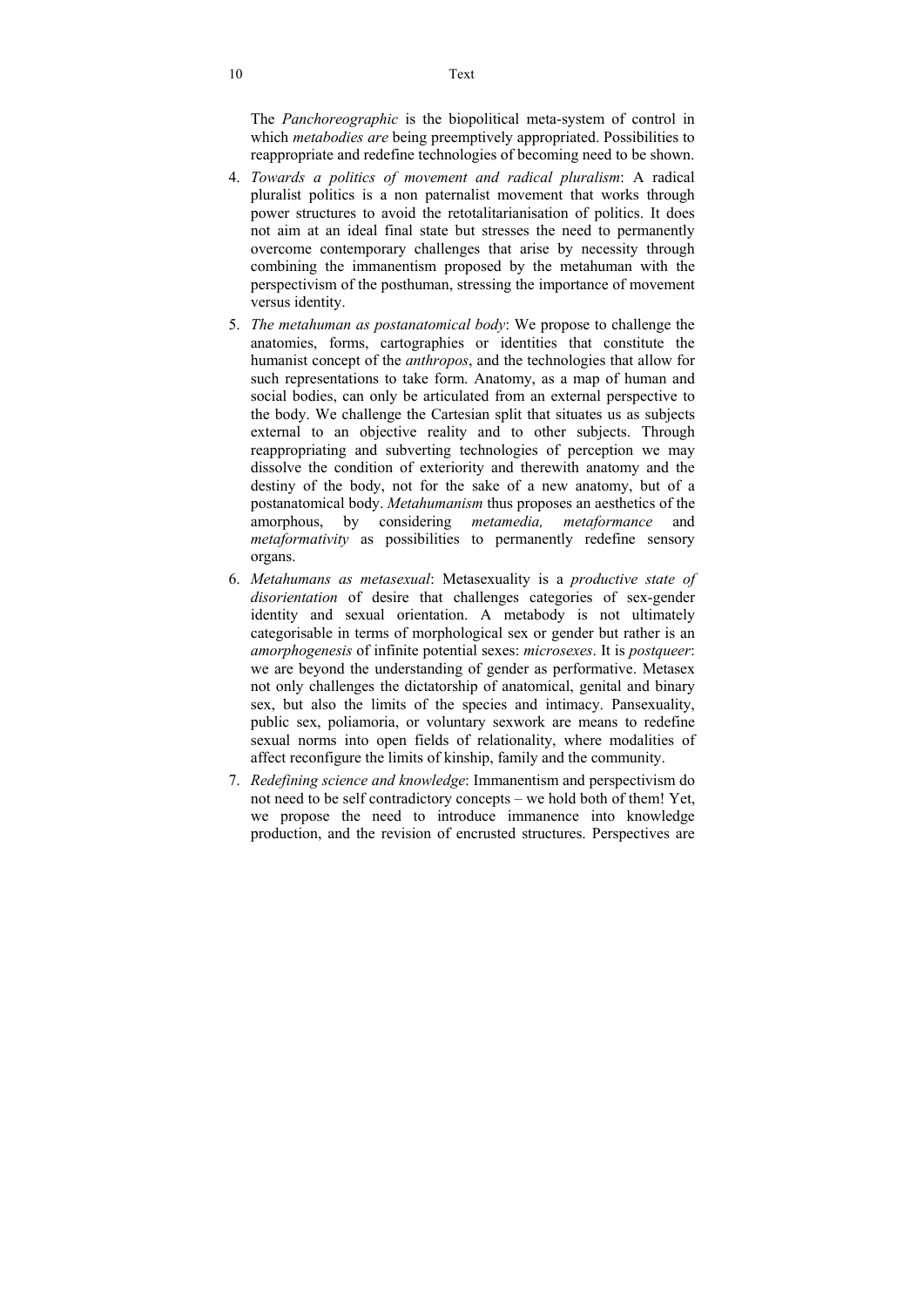contingent nodes within stratified intensities of the *metabody*. We propose both to explode and dissolve existing strata and to move through its nodes reconfiguring perspectives as well as immanence.

- 8. *Towards a relational ecology Metahuman Ethics*: A *metabody* is to be understood as a sustainable relational body that includes *anthropoi*, other species, technology and the environment. Metahuman ethics avows to bring about forms of interaction that avoid the permanent superiority of a force over others, so that a certain non-violent equilibrium is reinstated over and over again.
- 9. *Towards the transformation, amorphogenesis and emergent becoming of metahumans*: There is no need to distinguish between procedures of genetic enhancement and classical education. Both rely on untimely distinctions or use given representations of a normative regime which are not universal but the result of paternalist political technologies of affective production. We understand alteration processes of the *metahuman* as flowing types of *amorphogenesis* of the relational body, all being equally subject to ongoing critique.
- 10. *What is the Metahuman?*: The metahuman is neither a stable reality, essence or identity, nor a utopia, but an open set of strategies and movements in the present. It implies the need to deterritorialise strata of power and violence and induce new forms of embodied relationality by producing a *frontier body* that is operating on existing boundaries and redefining them. A *micro-recherche* considers the genealogies of bodies, movements and affects for the purpose of both challenging existing regimes and producing new forms of resistance and emergence.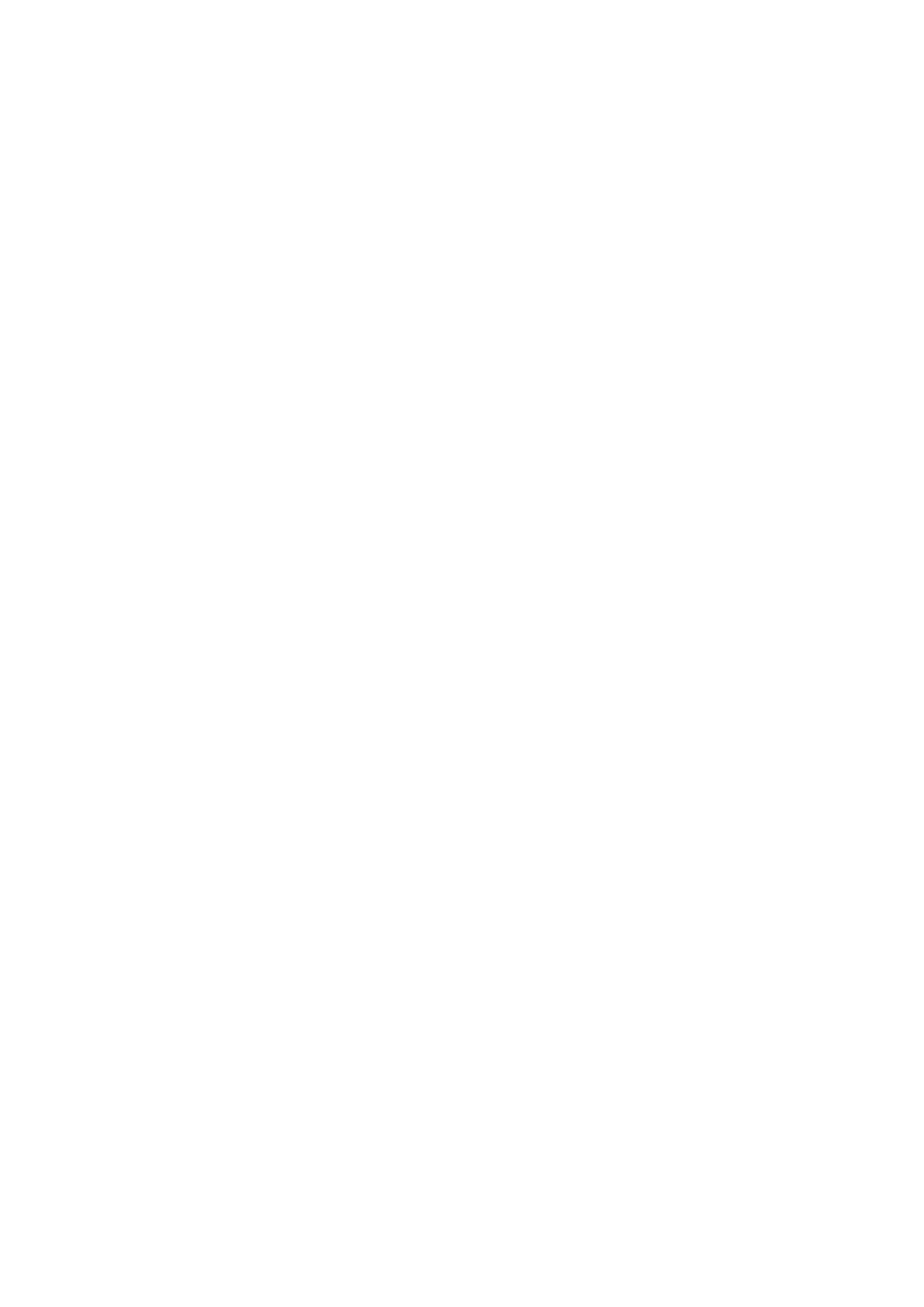# **PART ONE:**

# **ETHICS, BIOETHICS AND POSTHUMANISM**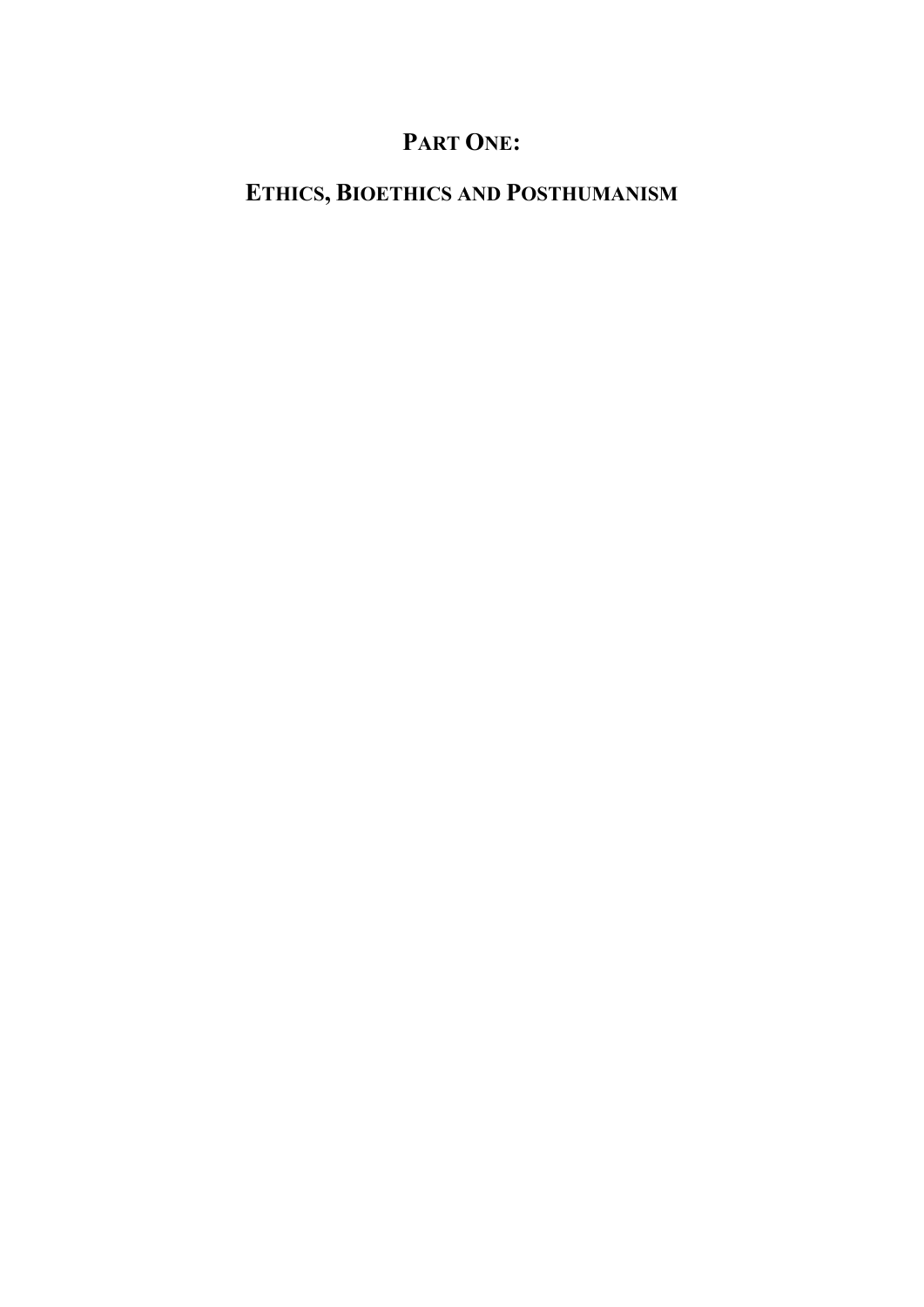## CHAPTER ONE

# THE FOUR STAGES OF THE CONCEPTION OF ART

## KAREN GLOY

Terms such as post, trans, late, neo, etc. are going through a boom period right now and are concepts key to the understanding of our contemporary culture and societal, political, and especially artistic and philosophical situation. When the term post-modernism, which was used in competition with the concept of late-modernism, lost its lustre, post-humanism or postbiologism, as well as trans-humanism and trans-biologism, became the vogue. With them  $-$  as their names illustrate  $-$  a situation is designated which transcends the mere human and natural in the direction of the nolonger-human and the no-longer-natural, in other words, in the direction of a world of machines and constructions. In addition, a subtle distinction is made between the post-human and the trans-human – accordingly in biologism as well – which results from the partial or total substitution of the human or natural factor. Post-human is the designation for the combination of the human and technical in so-called machine men or cyborgs, trans-human, or trans-biological, means the total abdication of the human and its substitution by the technical.

This development was made possible by the innovations of the  $20<sup>th</sup>$  and 21<sup>st</sup> centuries, in particular, in computer technology, robotics, nano and information technologies. By means of these innovations, virtual worlds can be generated with the help of data helmets, data gloves, head-mounted displays and three-dimensional movie glasses in which one can virtually move around at will, e.g. one can move through rooms of museums and their exhibits, visit the tombs of pharaohs which are restricted to the public, or admire caves with prehistoric designs and similar attractions, all while, in reality, sitting comfortably in a reclining chair. Through data gloves, patterns can be impregnated on the palms of the hands which generate artificial sensations, such as "now my hand is touching cold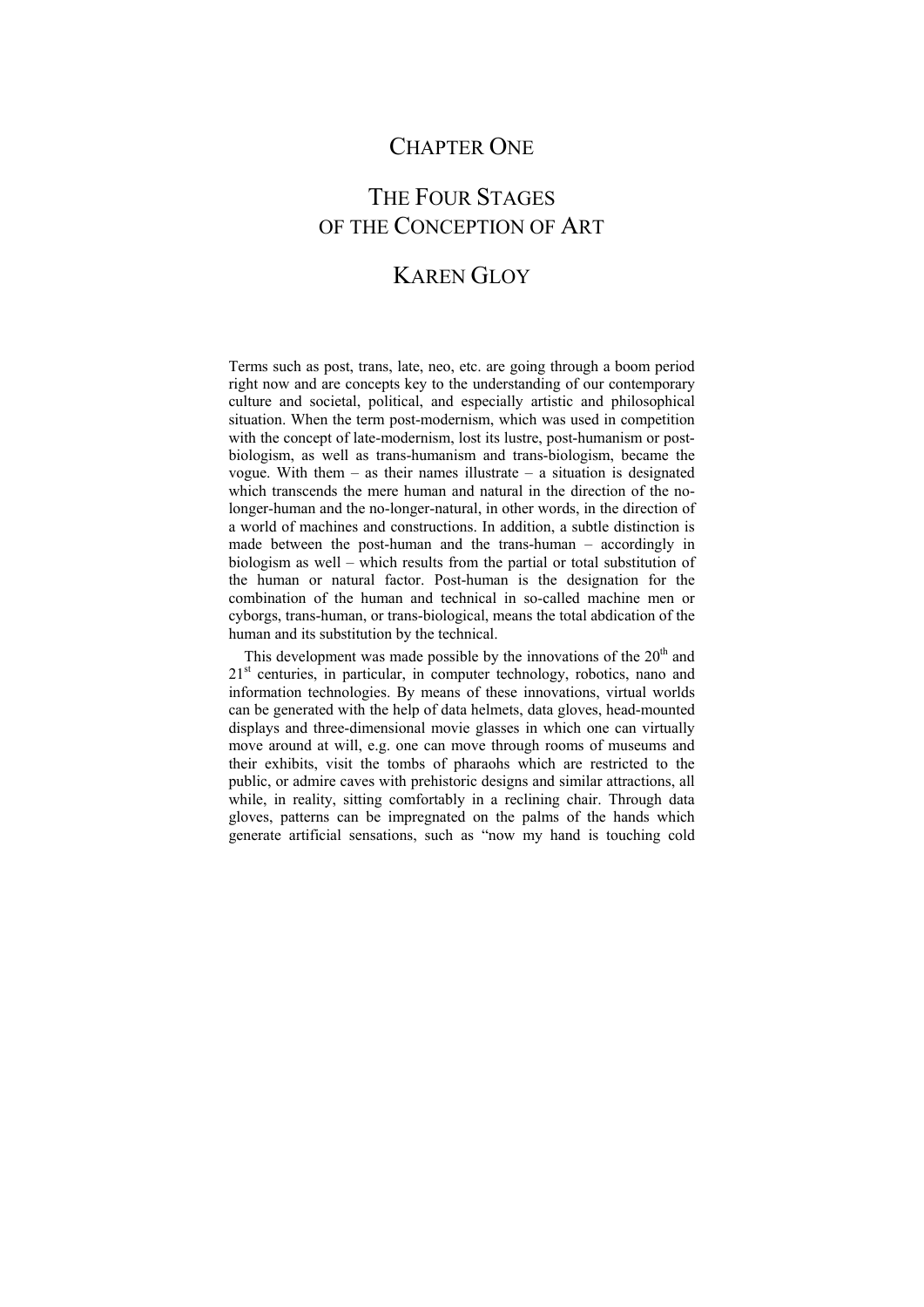water", without this being the case in reality. A special case is the multisensor theatre, developed and installed by Mort Heilig, which operates with one-person boxes, in which the visitor watches a movie in stereo, hears sounds such as the noise of a passing motorcycle and simultaneously smells odours and aromas which are wafted into his nose by means of small air hoses  $-$  in the above-mentioned case, oil and gas odours.<sup>1</sup> In lieu of the real world, virtual worlds can be generated – "simulacra" according to Jean Baudrillard – which lack a distinguishing criterion from the real world. We can thus imagine box worlds in which men are constructed virtually, who in turn construct virtual men and so on ad infinitum, where the relationship to reality is being severed or has always been severed. This problem of the impossibility of distinguishing between real and imaginary worlds, between reality and dreams, has forever intrigued philosophers. Descartes expressed this in an especially impressive manner in the first *Meditation*, describing a dream in which he sits next to the fireplace holding and moving a piece of paper in his hands. While, in this case, the capacity of man to perceive is preserved and only the perceived or perceivable object is shifted into an indifferent, indistinct sphere, a radicalization of the problematic takes place in the moment in which the capacity to perceive is also basically changed, increased, perfected or modified, based on the increasing use of artificial limbs and the substitution of man by machines and robots. Already now, all intellectual activities such as reading, writing, calculating and playing chess can be performed better and more efficiently by computers than by humans. Time announcements are performed better by the iron lady; the solutions to calculation problems, for which humans need more than their entire lifetime, are found within seconds or minutes by computers; computers which play chess such as *Deep Thought* have Elo class, i.e. grandmaster class, against which even the best chess players in the world have difficulties. Sensorial and motoric tasks are performed more optimally in an artificial manner by escalators, elevators, mixing and washing machines, household robots, etc. than in a natural manner. Beyond the perfecting and optimizing of human capacities, their total alteration is thinkable, which goes in the direction of a transcendence of human capacities which can no longer be understood by us. Even when it has so far remained the specialty of science fiction novels and movies to simulate a world which has no similarity to our own, this possibility is no longer a utopia, but has become a real, tangible possibility.

 $\overline{a}$ 

<sup>&</sup>lt;sup>1</sup> See Waffender (Hrsg.): *Cyberspace*. Ausflüge in virtuelle Wirklichkeiten, Reinbek bei Hamburg 1991, 120.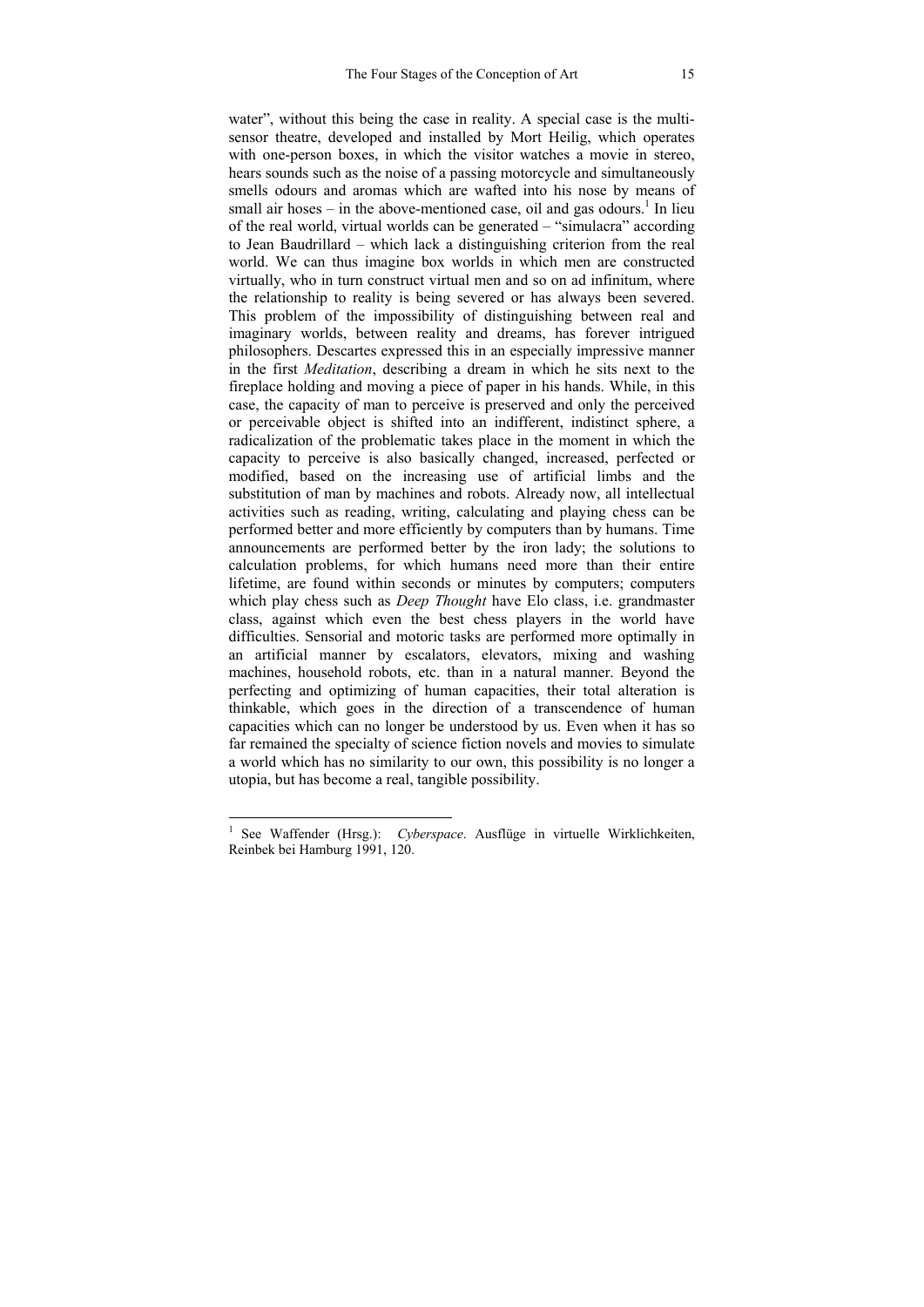Since the relationship of the natural to the artificial, or technical, can be described as a relationship that, since ancient times, has dealt with the prototype and the image, as can be found in the famous Aristotelian definition according to which art and technology are an *imitatio* of nature and, since this relationship has experienced grave changes in the course of the history of the mind and civilization, including the history of art and technology, I would like to retrace this development in four stages: *first*, art and technology as imitation of nature in the status quo; *second*, art and technology as free creations of the artist (genius); *third*, art and technology as imitation of an evolutionary nature; and *fourth*, art and technology as a substitution of the natural.

### **1. Art as Imitation of Nature in the Status Quo**

In the second book of the Aristotelian *Physics,* one can find the famous and much-quoted definition of art, according to which art is the imitation of nature. This definition requires a closer discussion of the terms used.

 On the one hand, the term art – techne in Greek – covers not only the skills that are considered art nowadays such as painting, sculpture, poetry, dramaturgy and music, but also crafting skills and, indeed, not only artistic crafts and those higher artistic performances which we now call styling, designing, etc., in the fields of architecture or exhibitions, but also the very common crafting activities such as the construction of houses, weaving, darning, etc. The Greek word covers the creative, liberal arts as well as the crafts and practical skills, which underwent a special development as technology. Identical in their origins, art and technology took historically different turns and are now again converging.

 On the other hand, it must be noted that nature (physis or cosmos, respectively), according to Greek ontology, is something given and existing, which is indeed not rigid or static, but living and moving in itself – Plato calls the *kosmos* in *Timaios* a *zoon*, 2 i.e. a living being or a living thing – which, however, consists of perpetual self-reproduction and selfpreservation. When processes take place in this moving world, they are teleological processes oriented towards an immanent purpose, such as we can observe in the developmental processes of plants, animals and human beings: for instance, when an oak tree develops from an acorn or a human being from an embryo. The Aristotelian formula, that man generates man, expresses this adequately. The teleological, purpose-oriented process realizes only those possibilities which are contained within it from the

 2 Plato: *Timaios,* 30 d.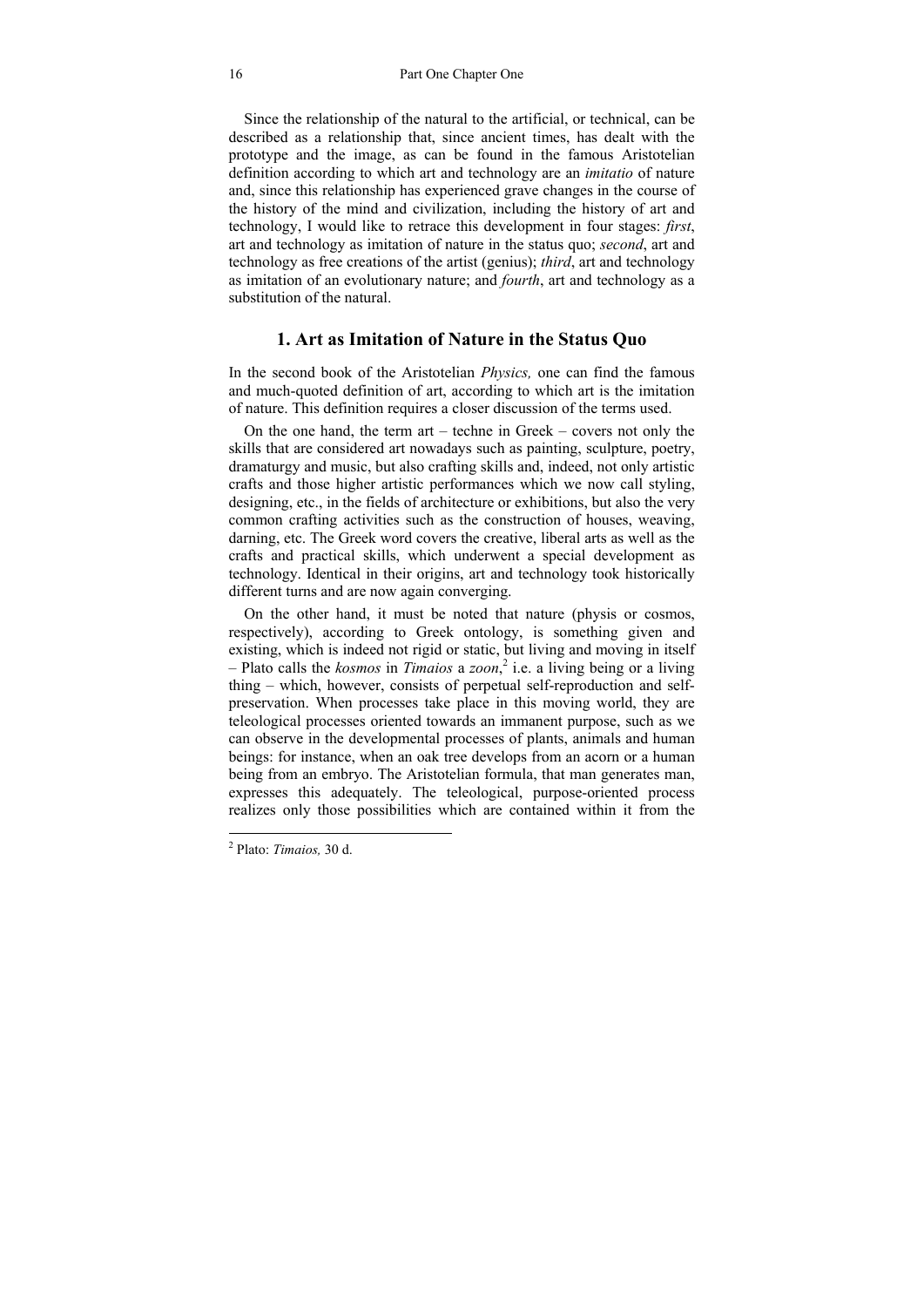beginning and may not be confused with the modern evolutionary process. In antiquity, nature remained within its limits. Movement, change, life are immanent movements of a whole, enclosed in itself, self-relating and autarchic, repeating only its own possibilities. Possibility and reality are identical in their scope. The real is that which is possible and only that which can be realized is possible.

 The third term of the Aristotelian definition, i.e. imitation, is also to be understood on this basis. It does not simply mean copying, providing a poor imitation of reality, but implies the perfecting of the possibilities lying within nature. Playing witness to this tendency to idealize are not only the art works of ancient Greece but also the Aristotelian definition which, if one takes a closer look, consists of two parts. "On the one hand, art perfects that which nature is not able to accomplish; on the other hand, it imitates what is given by nature."<sup>3</sup> While Aristotle goes partly beyond the purely mimetic aspect, it must be taken into consideration that perfection may not be interpreted in the modern sense of a new conception, a transcendence beyond the limits given by nature to itself, but as the realization of possibilities, lying in nature itself, which for whatever reason sometimes remain unrealized, fail or are corrupted as manifested in defects, deformities and monstrosities. A real transcendence has different ontological preconditions. In Greek thought, however, the cosmos is the ideal – based on its self-referential and autarchic character – to which the artist and art must subordinate themselves. The basic dependency on, and interconnectivity with, nature determine the artist's understanding method. The artist executes on the outside that which nature performs inside or can perform inside.

 The homology between nature and art or technology, respectively, becomes manifest, for example, in the circular, rotating and highly artistic movements of a ballerina, which appear so light and gracious, so "natural" as we like to say. Aristotle bases his view on a thought experiment: if natural objects were to be artificially created, they would have to be generated in the same way as they are generated naturally, and if an artificial object such as a house or a ship, produced by an architect or a shipbuilder, were to be generated naturally, it would have to be generated in the same way as they are generated artificially. This comparison makes clear that an artist is only perfect when they quasi automatically (i.e. naturally) create their work. An artist who deliberates on which tools to use and which operations to perform possesses insufficient familiarity with

 3 Aristotle: *Physics,* 199 a 15–17.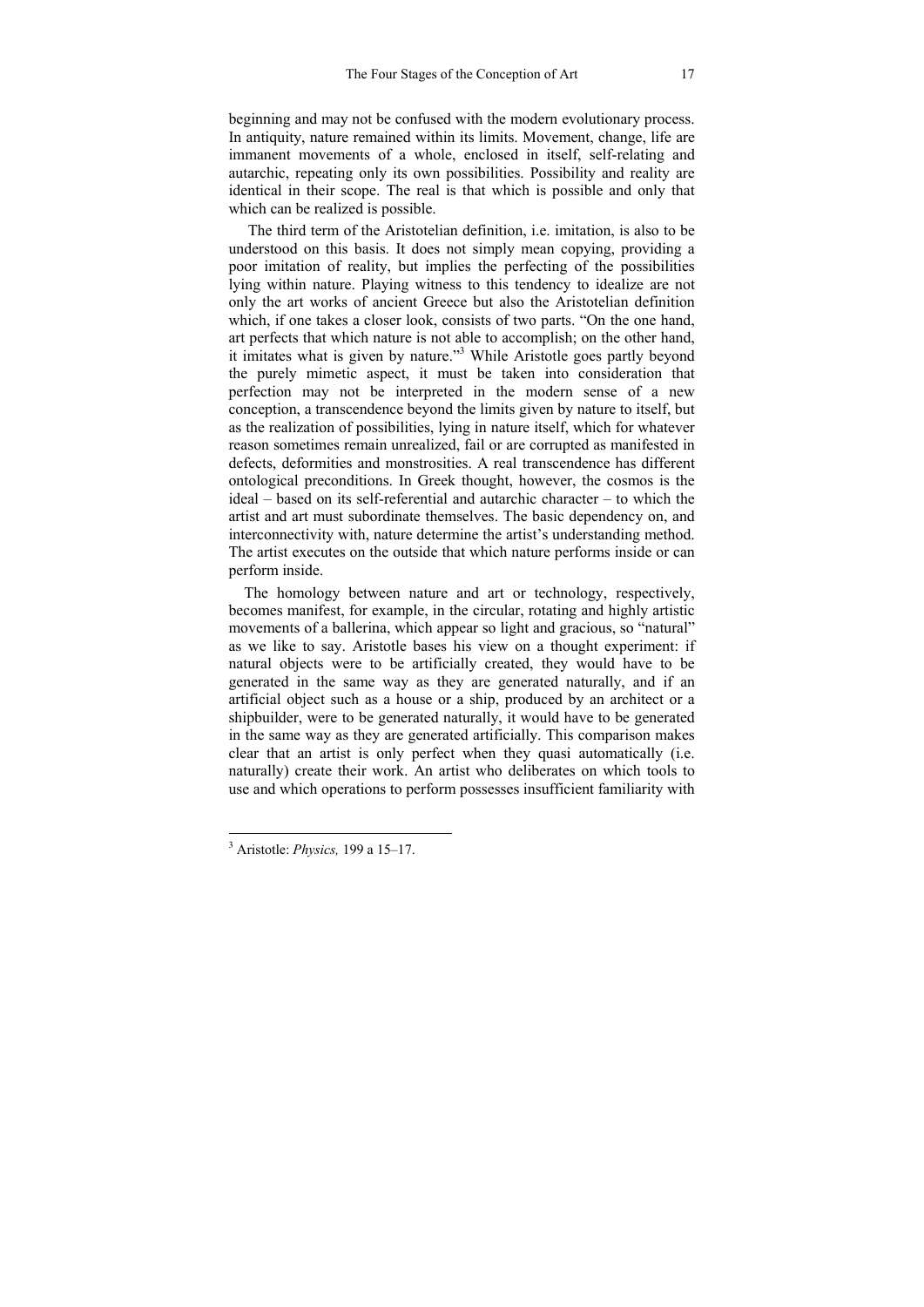their object and is disturbed in their relations to it. It is a banal truth that art is the more perfect the more it appears natural.

 The structural analogy between art and nature or technology, respectively, raises the question whether the artfulness that we observe in the artful construction of a bird's nest for raising its young, in the artful cobweb of a spider for catching flies, in the artful arrangement of petals and stamens around the ovary for pollination of a plant, can be traced back to a *conscious* purpose of nature – similar to the case of art and technology where a conscious purpose precedes the  $act - or to a simple purposeful$ *activity*. The passage through the various areas of nature, starting from the human and animal areas to the vegetative, imposes a certain reluctance on Aristotle to assume a conscious purposefulness of nature.

 He seems to assume an unconscious purposefulness which is, however, to be explained in analogy with artistic and technical activities. Independent of how he sees the status of awareness, it is clear that between nature and art or technology, respectively, a necessary homology exists. This conception changes in the following periods.

### **2. Art as Imitation of the Free Creative Force of God**

While in the entire antiquity and the middle ages – insofar as they follow the ancient tradition – the mimetic perception of art is dominant, a new definition of art appears during the Renaissance based on a strengthened self-consciousness of man, his separation from the god-created cosmos, although not without the theological background of Christianity. This new definition sees art as the free, autonomous performance of man in analogy to the divine process of creation. The artist advances to an *alter deus* based on his similarity with God or His Son, which allows him to recreate the divine *ars infinita*. In this comparison of God and man, it is not the similarity to God or His Son that plays the major role – a role that could lead one to the conclusion that a dependency exists – but rather the fact that divine predicates can be attributed to the artist such as his unique metaphysical rank, his creative power, his infinite talent of invention and productivity, etc. Pointedly, one could talk here about a usurpation of divine attributes, which justifies the often raised reproach of the hybris of humanity during the Renaissance.

 The *locus classicus* for the new definition of art can be found in Nicolaus Cusanus's essay *De mente* ("On the Spirit") of 1450, which, together with two further essays, form part of the so-called complex of the *Idiota* essays, where the focus is on the *idiota* and his new self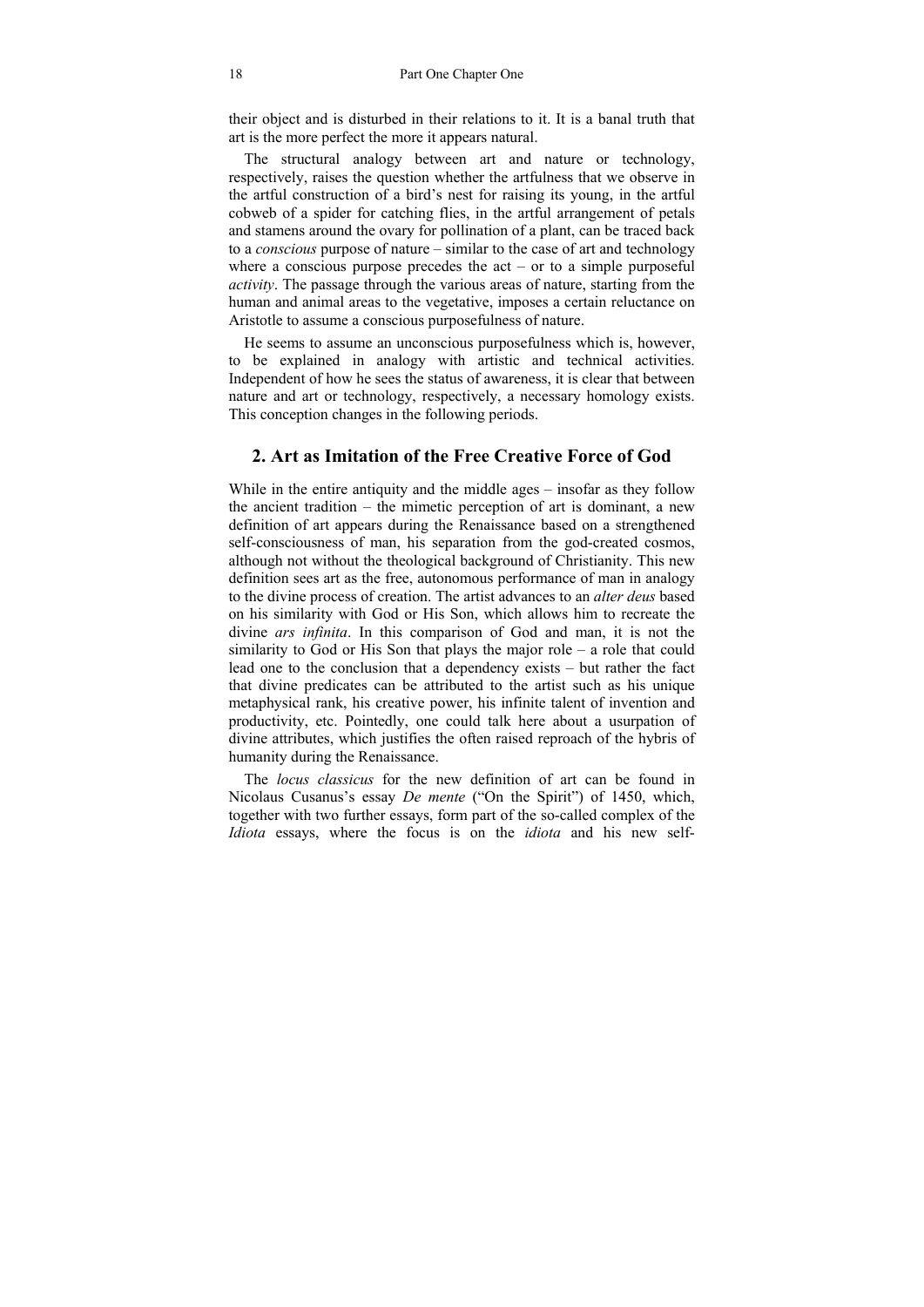understanding. *Idiota* does not mean the mentally defective, but the uneducated and, indeed, the one who is not educated in literature, the layman who is confronted with the educated of his time, on the one hand, the theologian, on the other hand, the scholastic philosopher and, third, the orator as representative of humanistic education. Although uneducated in comparison to them, he develops a self-understanding that grows out of his naïve activity and makes him, in combination with his *devotio* (humbleness), a parodistic counterfigure to the educated class, distinguished by its arrogance. Here appears the combination of work (performance) and sentiment of self-value, a combination which was up to that time not at all natural or self-evident.

 In the second chapter of *De mente*, the *idiota* presents to his conversation partners what his own art or craft, for instance the very common and far from extravagant spoon-carving, means to him. When carving spoons out of wood or producing artificial-technical products such as plates and pots, he is not able to do this, according to Cusanus, in view of given ideas such as an idea of a spoon, plate, pot, etc. because there are no ideas of artifacts in nature. Rather, he is forced to invent them himself and therewith, godlike, imitate the infinite innovative and creative power of God. The finite human spirit is seen in analogy to the infinite divine, not insofar as he re-creates the given divine thoughts (ideas), according to which God created the world, but insofar as he – like God – creates new ideas and executes his work in accordance with them. Here, imitation does not mean reproduction of an eidetic being but repetition of the creative activity itself. This capacity establishes the singular position of the artist or craftsman.

 For the first time in history, a completely positive evaluation of technology occurs. Contrary to this, the ancient myths have stressed the ambivalence of technology, the greatness of it on the one hand and the hybris and transcendence of the natural limits imposed on man on the other hand. Prometheus, who invented fire, was chained to a rock as punishment; Hephaistos, the inventor of the art of metal-working, was a lame, subterraneous working god; Icarus, who constructed the first flying machine fell in the water and drowned. The purely positive appreciation of technology has also been the reason for the social appreciation of artists and craftsmen ever since the Renaissance, which culminated in the cult of the genius.

 With the example of the spoon carver, Cusanus picks up an old platonic problem, the question of the existence of artificial ideas. While ideas of natural objects are conceded without much hesitation, this is not equally the case with ideas of artifacts. Plato mentions in his dialogues an entire